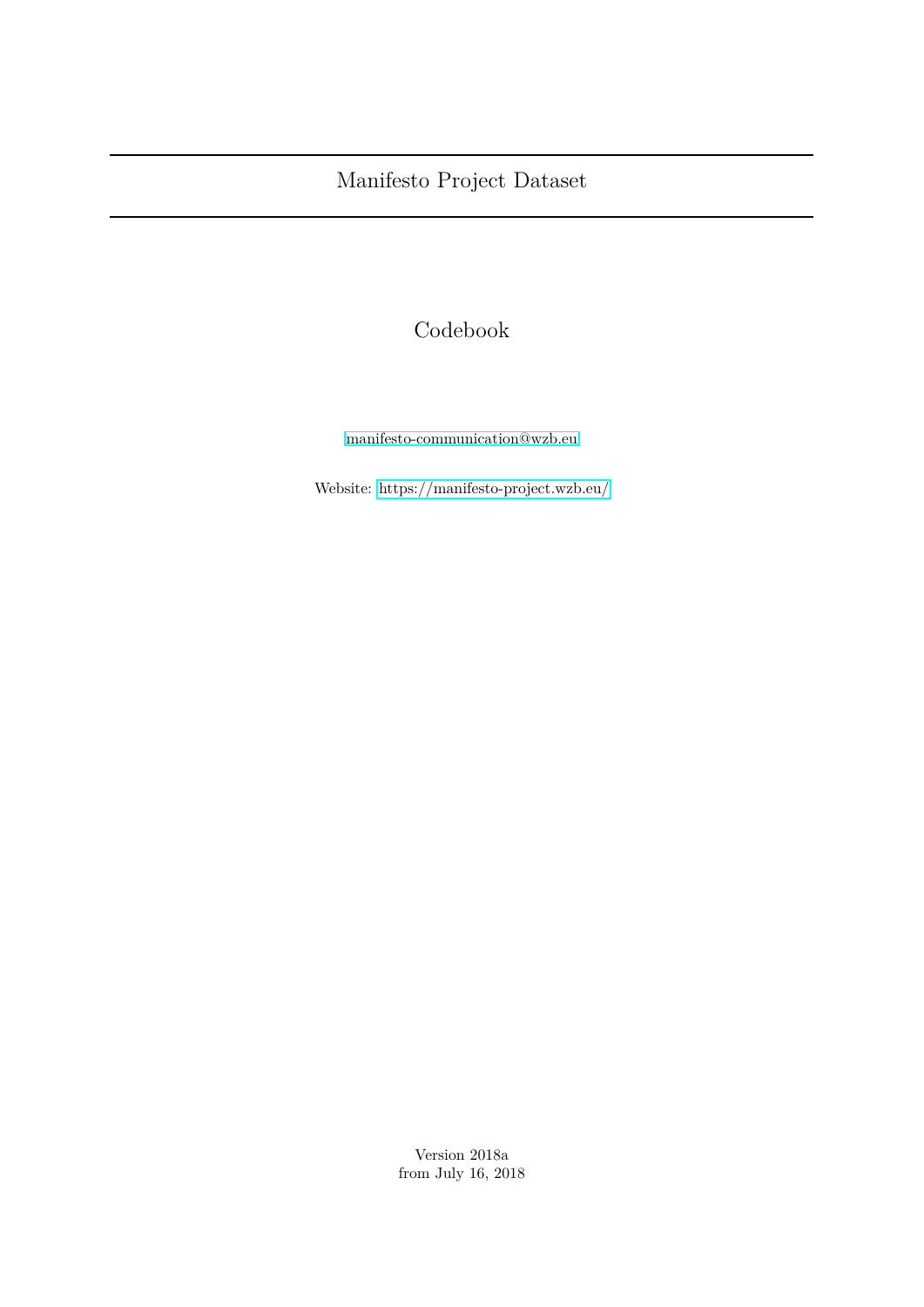#### **1 Introduction & Citation**

The Manifesto Project Dataset was originally created by the Manifesto Research Group (MRG) in the late 1970s and the 1980s. The work was continued under the name Comparative Manifestos Project (CMP) at the WZB Berlin Social Science Center in the 1990s and 2000s. Since 2009 the Manifesto Research on Political Representation (MARPOR) project updates and extends the dataset. It is funded by the German Research Foundation (DFG) and is still located at the WZB Berlin Social Science Center.

Please check our website for the latest version of the dataset and detailed information about the coding procedure (coding instructions):

#### <https://manifesto-project.wzb.eu/>

When using the Manifesto Project Dataset, please cite:

Volkens, Andrea / Lehmann, Pola / Matthieß, Theres / Merz, Nicolas / Regel, Sven / Weßels, Bernhard(2018): The Manifesto Data Collection. Manifesto Project (MRG / CMP / MARPOR). Version 2018a. Berlin: Wissenschaftszentrum Berlin für Sozialforschung (WZB). https://doi.org/10.25522/manifesto.mpds.2018a

When using data originally provided with the edited volumes Mapping Policy Preferences I or II (see variable datasetorigin), please cite either of the followings books:

> Budge, Ian / Klingemann, Hans-Dieter / Volkens, Andrea / Bara, Judith with Tanenbaum, Eric / Fording, Richard C. / Hearl, Derek J. / Kim, Hee Min / McDonald, Michael / Mendez, Silvia (2001): Mapping Policy Preferences. Estimates for Parties, Electors, and Governments 1945-1998. Oxford: Oxford University Press.

> Klingemann, Hans-Dieter / Volkens, Andrea / Bara, Judith / Budge, Ian / McDonald, Michael (2006): Mapping Policy Preferences II. Estimates for Parties, Electors, and Governments in Eastern Europe, the European Union and the OECD, 1990-2003. Oxford: Oxford University Press.

When citing this document, refer to:

Volkens, Andrea / Lehmann, Pola / Matthieß, Theres / Merz, Nicolas / Regel, Sven / Weßels, Bernhard (2018): The Manifesto Project Dataset - Codebook. Manifesto Project (MRG / CMP / MARPOR). Version 2018a. Berlin: Wissenschaftszentrum Berlin für Sozialforschung (WZB).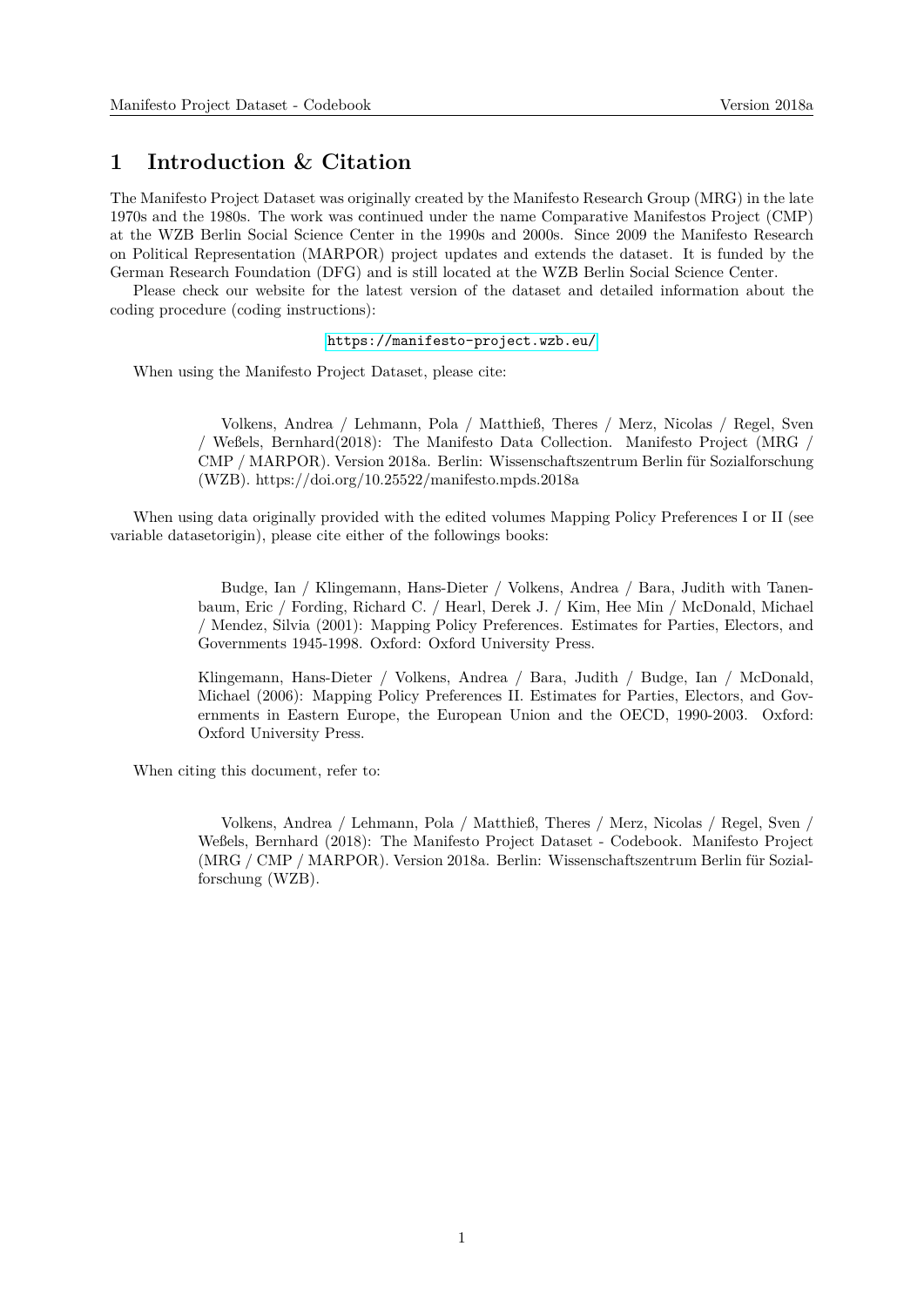# **2 Overview & Coverage**

| Units          | Parties at national elections                                                                                                                                              |
|----------------|----------------------------------------------------------------------------------------------------------------------------------------------------------------------------|
| Countries      | 56<br>Mostly democracies in OECD and Central and Eastern European coun-<br>tries.                                                                                          |
| Time           | Mostly 1945-2015<br>Or since the first democratic election                                                                                                                 |
| <b>Parties</b> | 1100<br>Relevant parties, i.e. those that gained at least one seat in parliament<br>or two seats in CEE countries (see also the list of covered parties on<br>our website) |
| Elections      | 719<br>Parliamentary lower house elections                                                                                                                                 |
| Programmes     | 4314<br>Election programmes and substitute documents/functional equivalents<br>(see also the list of coded documents on our website)                                       |
| Data Sources   | Publicly available election statistics and content analysed election pro-<br>grammes (substitute documents)                                                                |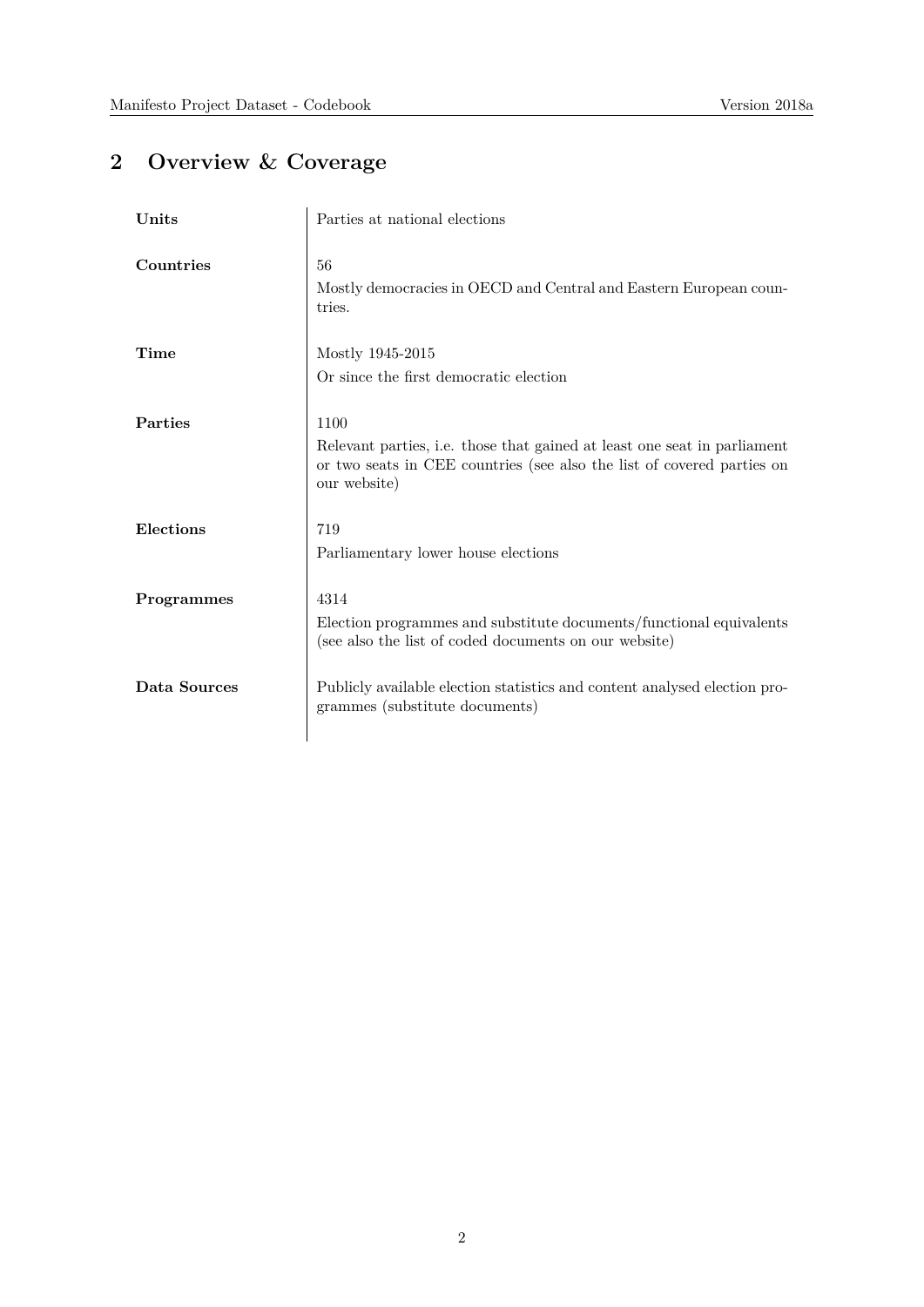## **3 Variables**

 $\frac{1}{2}$  country

## **3.1 Identification Variables**

| 11     | Sweden                     |
|--------|----------------------------|
| 12     | Norway                     |
| 13     | Denmark                    |
| 14     | Finland                    |
| 15     | Iceland                    |
| 21     | Belgium                    |
| 22     | Netherlands                |
| 23     | Luxembourg                 |
| 31     | France                     |
| $32\,$ | Italy                      |
| $33\,$ | Spain                      |
| 34     | Greece                     |
| 35     | Portugal                   |
| 41     | Germany                    |
| 42     | Austria                    |
| 43     | Switzerland                |
| 51     | Great Britain              |
| 52     | Northern Ireland           |
| 53     | Ireland                    |
| 54     | Malta                      |
| $55\,$ | Cyprus                     |
| 61     | United States              |
| 62     | Canada                     |
| 63     | Australia                  |
| 64     | New Zealand                |
| 71     | Japan                      |
| 72     | Israel                     |
| 73     | Sri Lanka                  |
| 74     | Turkey                     |
| 75     | Albania                    |
| 76     | Armenia                    |
| 77     | Azerbaijan                 |
| 78     | <b>Belarus</b>             |
| 79     | Bosnia-Herzegovina         |
| 80     | Bulgaria                   |
| 81     | Croatia                    |
| 82     | Czech Republic             |
| 83     | Estonia                    |
| 84     | Georgia                    |
| 85     | German Democratic Republic |
| 86     | Hungary                    |
| 87     | Latvia                     |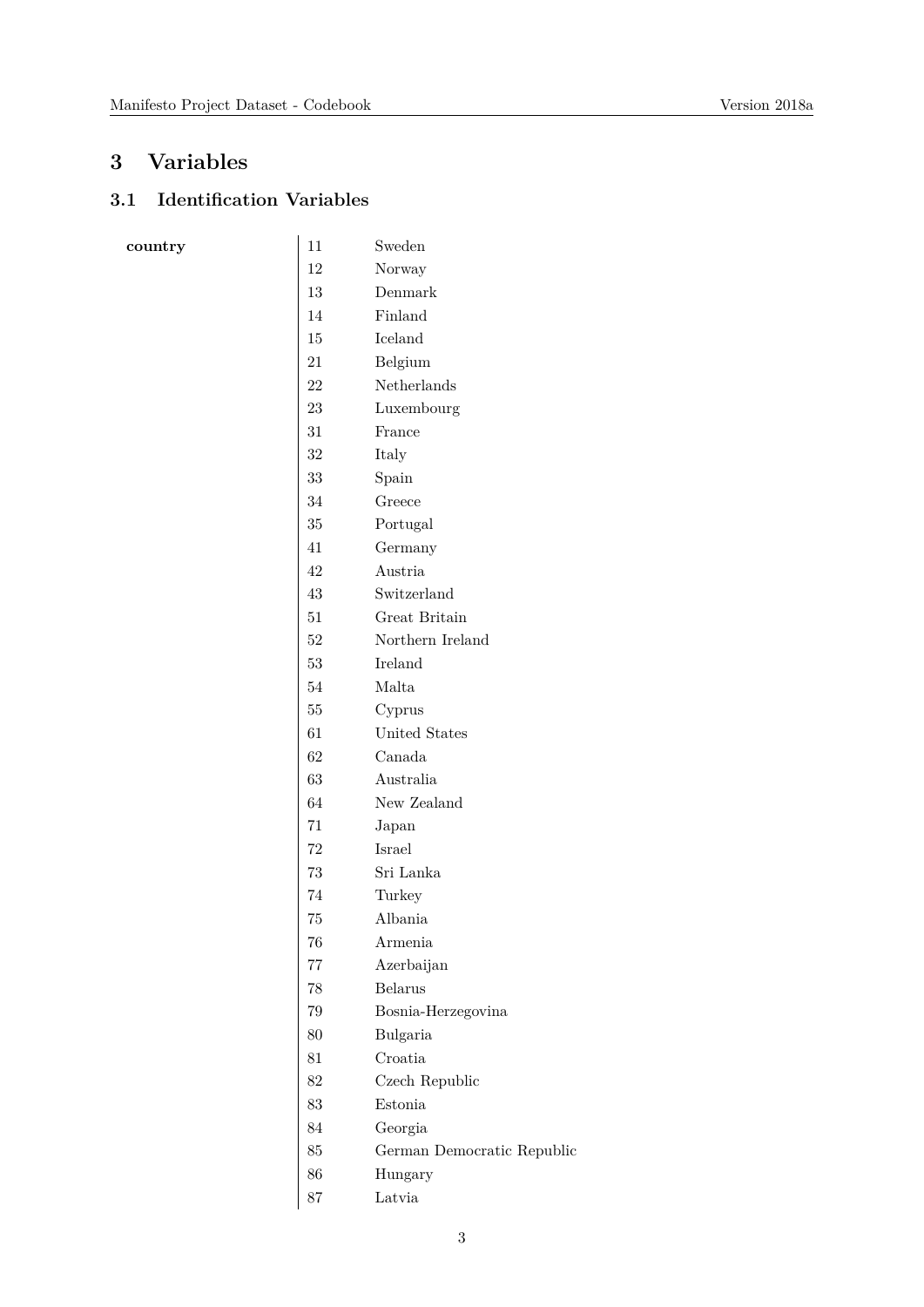|             | 88                                                                                                                                                                                           | Lithuania    |                                                                                                                                                        |
|-------------|----------------------------------------------------------------------------------------------------------------------------------------------------------------------------------------------|--------------|--------------------------------------------------------------------------------------------------------------------------------------------------------|
|             | 89                                                                                                                                                                                           | Macedonia    |                                                                                                                                                        |
|             | 90                                                                                                                                                                                           | Moldova      |                                                                                                                                                        |
|             | 91                                                                                                                                                                                           | Montenegro   |                                                                                                                                                        |
|             | 92                                                                                                                                                                                           | Poland       |                                                                                                                                                        |
|             | 93                                                                                                                                                                                           | Romania      |                                                                                                                                                        |
|             | 94                                                                                                                                                                                           | Russia       |                                                                                                                                                        |
|             | 95                                                                                                                                                                                           | Serbia       |                                                                                                                                                        |
|             | 96                                                                                                                                                                                           | Slovakia     |                                                                                                                                                        |
|             | 97                                                                                                                                                                                           | Slovenia     |                                                                                                                                                        |
|             | 98                                                                                                                                                                                           | Ukraine      |                                                                                                                                                        |
|             | 113                                                                                                                                                                                          | South Korea  |                                                                                                                                                        |
|             | 171                                                                                                                                                                                          | Mexico       |                                                                                                                                                        |
|             | 181                                                                                                                                                                                          | South Africa |                                                                                                                                                        |
| countryname |                                                                                                                                                                                              |              | Name of country in English (string variable)                                                                                                           |
| oecdmember  | $\overline{0}$                                                                                                                                                                               |              | No OECD member at the time of election                                                                                                                 |
|             | 10                                                                                                                                                                                           |              | OECD member at the time of election                                                                                                                    |
| eumember    | 0                                                                                                                                                                                            |              | No EU member at the time of election                                                                                                                   |
|             | 10                                                                                                                                                                                           |              | EU member at the time of election                                                                                                                      |
|             | 20                                                                                                                                                                                           |              | EU applicant at the time of election                                                                                                                   |
| edate       | Day, month, and year of national election                                                                                                                                                    |              |                                                                                                                                                        |
| date        |                                                                                                                                                                                              |              | Year and month of national election in the format YYYYMM, e.g.<br>201102 indicates an election in February 2011                                        |
| party       | running numbers                                                                                                                                                                              |              | The party identification code consists of five or six digits; the first two<br>or three digits resemble the country code and the last three digits are |
| partyname   | Names of parties in English (string variable)                                                                                                                                                |              |                                                                                                                                                        |
| partyabbrev | Original language party abbreviations                                                                                                                                                        |              |                                                                                                                                                        |
| parfam      | Tentative grouping of political parties and alliances into the following<br>party families. The variable is constant over time and does not account<br>for possible changes of party family: |              |                                                                                                                                                        |
|             | 10                                                                                                                                                                                           | ECO          | Ecological parties                                                                                                                                     |
|             | 20                                                                                                                                                                                           | LEF          | Socialist or other left parties                                                                                                                        |
|             | 30                                                                                                                                                                                           | <b>SOC</b>   | Social democratic parties                                                                                                                              |
|             | 40                                                                                                                                                                                           | LIB          | Liberal parties                                                                                                                                        |
|             | 50                                                                                                                                                                                           | <b>CHR</b>   | Christian democratic parties                                                                                                                           |
|             | 60                                                                                                                                                                                           | CON          | Conservative parties                                                                                                                                   |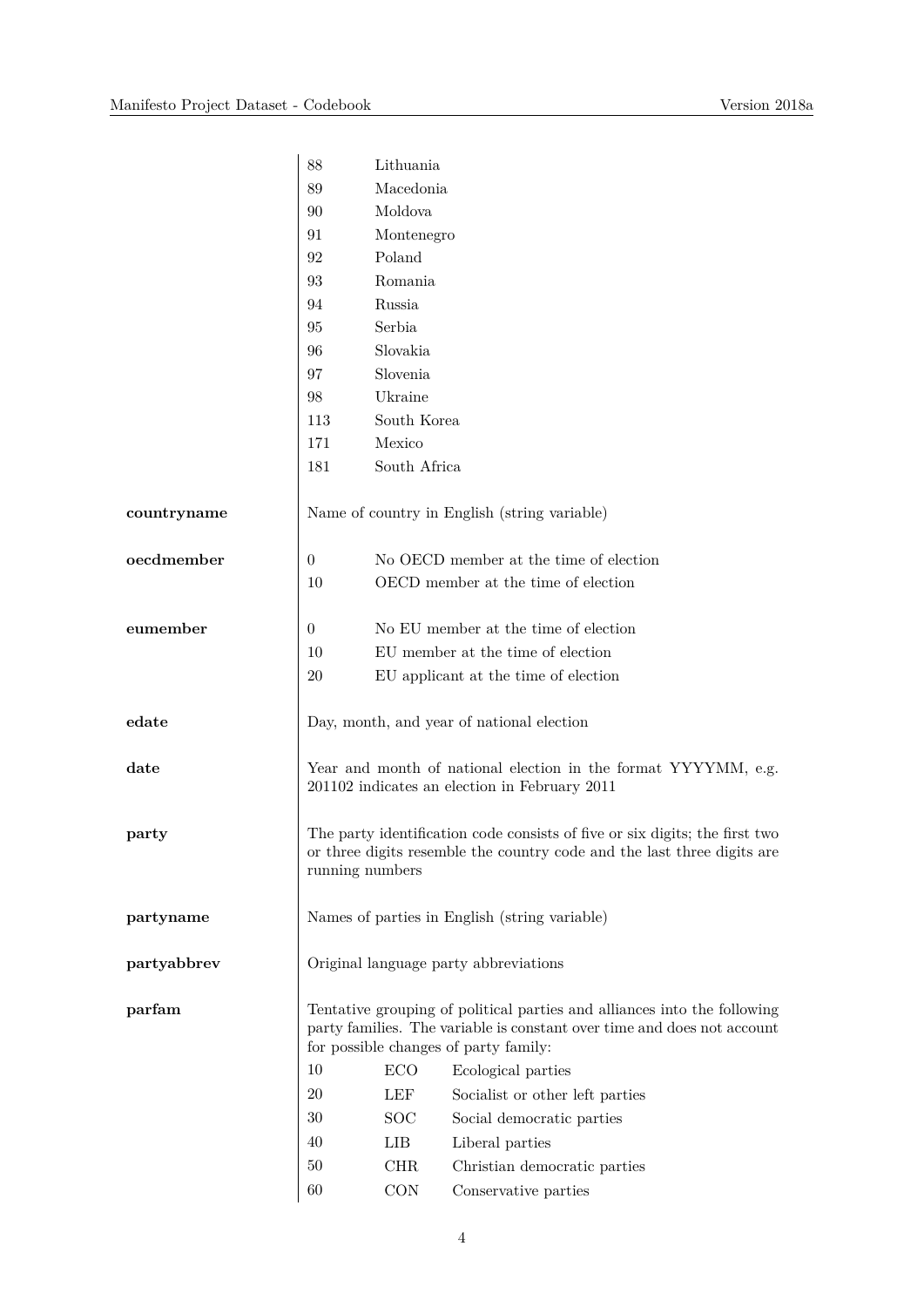| 70  | NAT        | Nationalist parties                                             |
|-----|------------|-----------------------------------------------------------------|
| 80  | AGR        | Agrarian parties                                                |
| 90  | <b>ETH</b> | Ethnic and regional parties                                     |
| 95  | <b>SIP</b> | Special issue parties                                           |
| 98  | DIV        | Electoral alliances of diverse origin without dominant<br>party |
| 999 | МI         | Missing information                                             |

#### **3.2 Coding and data quality variables**

| coderid    | Three digit code identifies coder: |                                                                                                                                                                                                                                                                                                                                    |
|------------|------------------------------------|------------------------------------------------------------------------------------------------------------------------------------------------------------------------------------------------------------------------------------------------------------------------------------------------------------------------------------|
|            | $100 -$<br>199                     | MRG or CMP group member                                                                                                                                                                                                                                                                                                            |
|            | $200 -$<br>799                     | hired coder                                                                                                                                                                                                                                                                                                                        |
|            | $800 -$<br>899                     | specifically trained coder                                                                                                                                                                                                                                                                                                         |
|            | 998                                | not applicable                                                                                                                                                                                                                                                                                                                     |
|            | 999                                | missing information                                                                                                                                                                                                                                                                                                                |
| manual     |                                    | The Coding Instructions and the Category Scheme were adapted sev-<br>eral times. The manual variable indicates the version of the Coding<br>Instructions. On our website all versions of the Coding Instructions<br>are available as well as a document that illustrates the major changes<br>between the five different versions. |
|            | $\overline{0}$                     | No manual                                                                                                                                                                                                                                                                                                                          |
|            | 1                                  | Manual version 1                                                                                                                                                                                                                                                                                                                   |
|            | $\overline{2}$                     | Manual version 2                                                                                                                                                                                                                                                                                                                   |
|            | 3                                  | Manual version 3                                                                                                                                                                                                                                                                                                                   |
|            | 4                                  | Manual version 4                                                                                                                                                                                                                                                                                                                   |
|            | 5                                  | Manual version 5                                                                                                                                                                                                                                                                                                                   |
|            | 998                                | Not applicable                                                                                                                                                                                                                                                                                                                     |
|            | 999                                | No information whether a handbook was used or not                                                                                                                                                                                                                                                                                  |
| coderyear  |                                    | Year during which codings took place                                                                                                                                                                                                                                                                                               |
|            |                                    | Missing information / not applicable (e.g. for progtype $=$ 3 or<br>$progtype = 99$                                                                                                                                                                                                                                                |
| testresult |                                    | Test of data reliability: Krippendorffâs Alpha measures the systematic<br>agreement of code allocation as ordinal data of a coder's entry test (as<br>given in coding handbook) in comparison to the master copy.                                                                                                                  |
|            |                                    | -1.00 Systematic disagreement                                                                                                                                                                                                                                                                                                      |
|            | 0.0                                | Absence of reliability                                                                                                                                                                                                                                                                                                             |
|            | $+1.00$                            | Perfect reliability                                                                                                                                                                                                                                                                                                                |
|            |                                    | Not applicable (e.g. progtype = 3 or progtype = $99$ )                                                                                                                                                                                                                                                                             |
|            | Group (MRG)                        | Missing for early project phase / members of the Manifesto Research                                                                                                                                                                                                                                                                |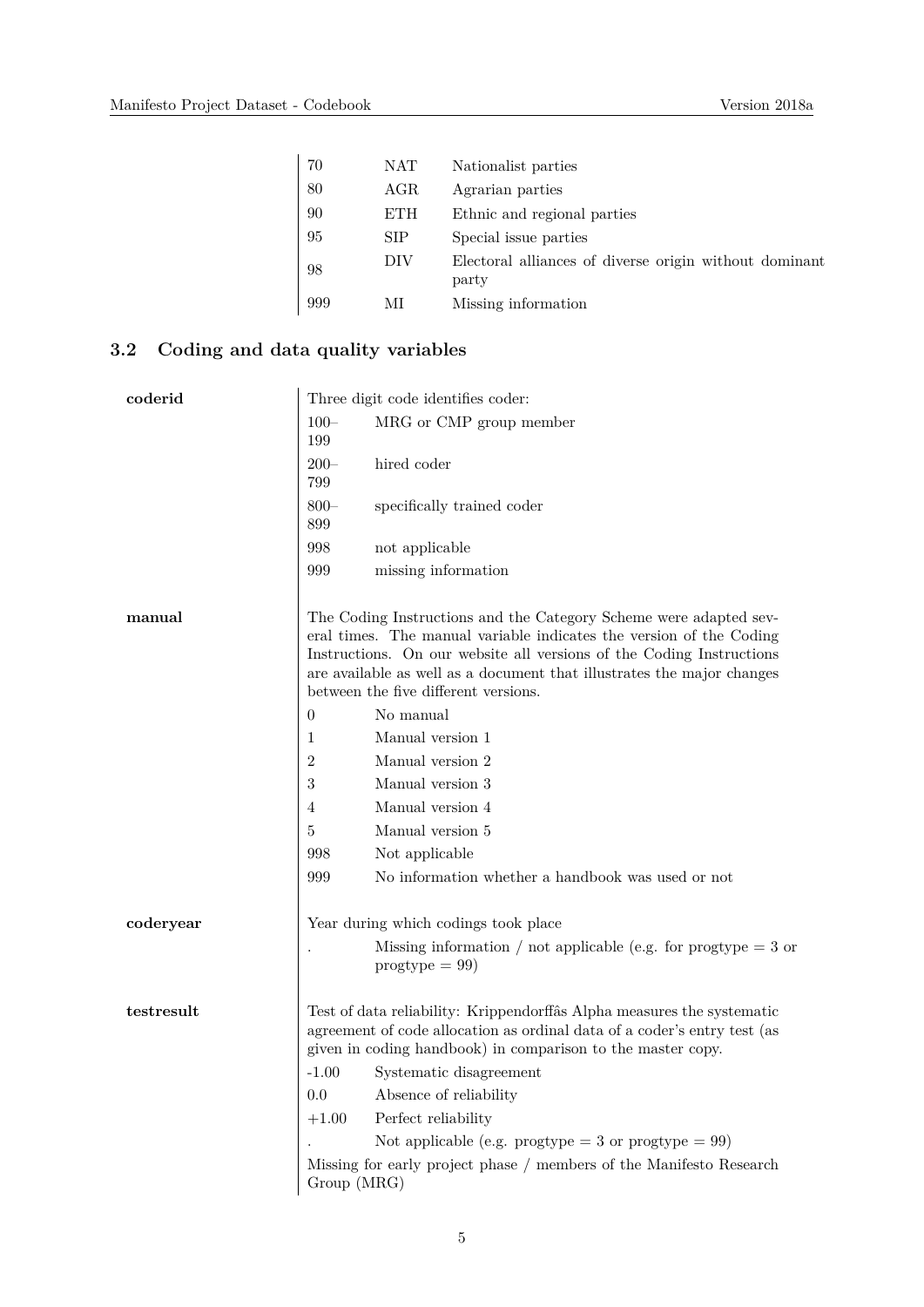| testeditsim | Test of data reliability: Edit similarity measures the similarity of the<br>code sequence in a coder's entry test (as given in coding handbook)<br>to the master copy using the relative Levenshtein distance, and sub-<br>stracting it from 1 (maximum distance). |                                                                                                               |
|-------------|--------------------------------------------------------------------------------------------------------------------------------------------------------------------------------------------------------------------------------------------------------------------|---------------------------------------------------------------------------------------------------------------|
|             | $0.0\,$                                                                                                                                                                                                                                                            | Maximum dissimilarity                                                                                         |
|             |                                                                                                                                                                                                                                                                    | $+1.00$ Perfect agreement                                                                                     |
|             |                                                                                                                                                                                                                                                                    | Not applicable (e.g. progtype $=$ 3 or progtype $=$ 99)                                                       |
|             |                                                                                                                                                                                                                                                                    | Missing for manual version 1 to 3 and early project phase / members<br>of the Manifesto Research Group (MRG). |

#### **3.3 Electoral data variables**

| pervote  |              | Percentage of votes gained by each party. In case of mixed electoral<br>systems with a proportional and majoritarian component, pervote in-<br>dicates the vote share in the proportional component. In case of an<br>electoral coalition where programmes for all members of the coalition<br>and the coalition were coded, pervote is set to zero for the coalition<br>programme so that the sum of pervotes is not higher than $100\%$ . |
|----------|--------------|---------------------------------------------------------------------------------------------------------------------------------------------------------------------------------------------------------------------------------------------------------------------------------------------------------------------------------------------------------------------------------------------------------------------------------------------|
|          |              | Missing information coded                                                                                                                                                                                                                                                                                                                                                                                                                   |
|          | tenegro 1990 | Not available for Northern Ireland, Sri Lanka, Belarus 1995 and Mon-                                                                                                                                                                                                                                                                                                                                                                        |
| voteest  | $\bf{0}$     | Original figure from data source/election statistics                                                                                                                                                                                                                                                                                                                                                                                        |
|          |              | Indicates that the vote share expressed by pervote is taken from<br>election results and shows the vote share the party (or party<br>bloc) won in the election                                                                                                                                                                                                                                                                              |
|          | $\mathbf{1}$ | Estimated                                                                                                                                                                                                                                                                                                                                                                                                                                   |
|          |              | Indicates that the pervote variable is not derived by a calcula-<br>tion of gained votes divided by the total number of valid votes.<br>Electoral alliances or an electoral system with regional lists can<br>prohibit such a simple calculation. In these cases the pervote<br>variable is often calculated based on the number of seats won<br>by a party                                                                                 |
| presvote |              | Percentage of votes in presidential elections                                                                                                                                                                                                                                                                                                                                                                                               |
|          |              | Missing information                                                                                                                                                                                                                                                                                                                                                                                                                         |
|          |              | Currently missing for all countries except the USA                                                                                                                                                                                                                                                                                                                                                                                          |
| absseat  |              | Absolute number of seats by each party or party bloc.                                                                                                                                                                                                                                                                                                                                                                                       |
|          |              | Missing information                                                                                                                                                                                                                                                                                                                                                                                                                         |
|          |              | Missing for Northern Ireland and Sri Lanka                                                                                                                                                                                                                                                                                                                                                                                                  |
| totseats |              | Total number of seats in parliament.                                                                                                                                                                                                                                                                                                                                                                                                        |
|          |              | Missing information                                                                                                                                                                                                                                                                                                                                                                                                                         |
|          |              | Missing for Northern Ireland and Sri Lanka                                                                                                                                                                                                                                                                                                                                                                                                  |

#### **3.4 Programmatic data variables**

| progtype | Programme of a single party                                  |
|----------|--------------------------------------------------------------|
|          | As a rule, each party issues one programme for each election |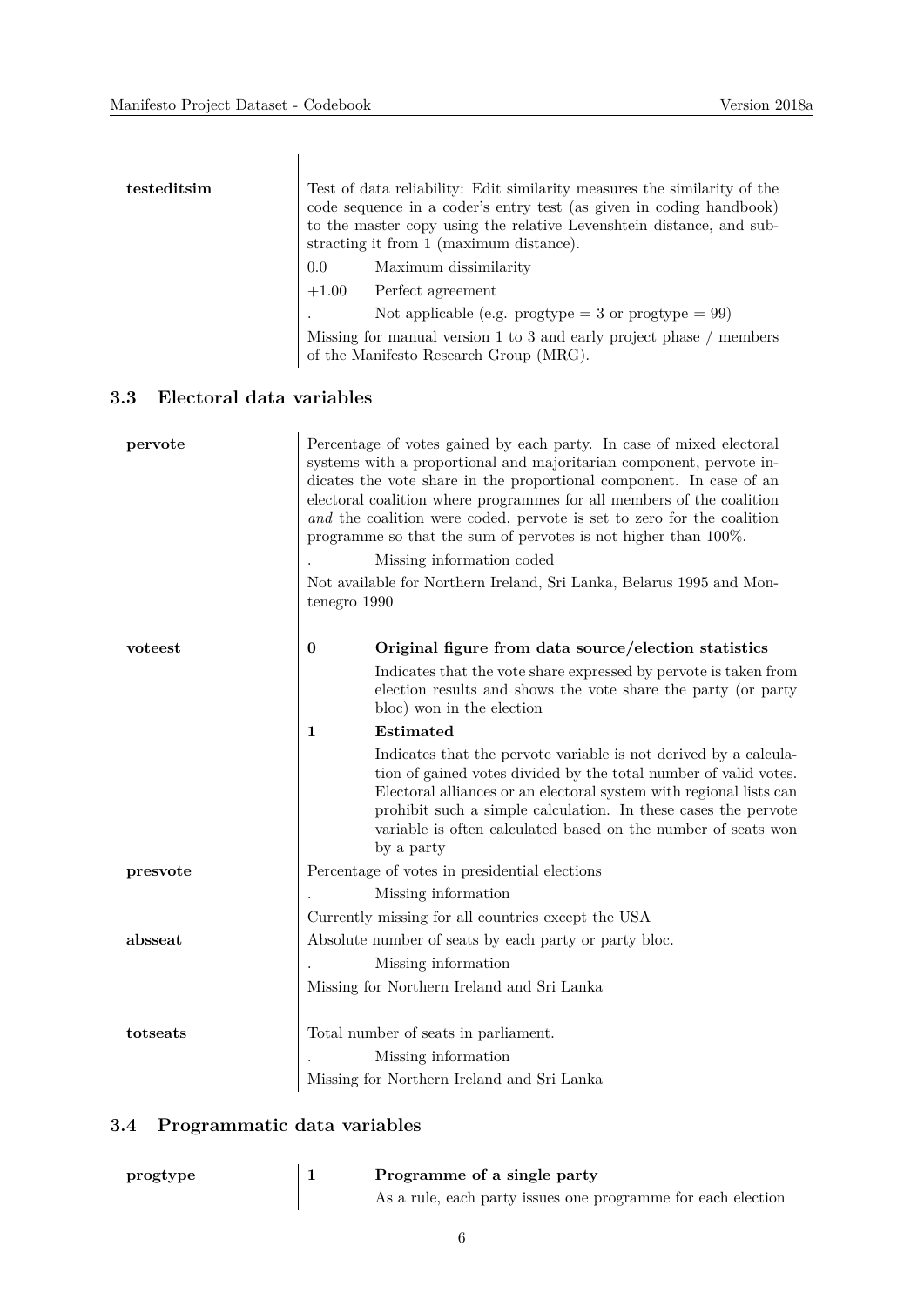|               | $\boldsymbol{2}$        | Programme of two or more parties                                                                                                                                                                                                                                                                                                                                                          |
|---------------|-------------------------|-------------------------------------------------------------------------------------------------------------------------------------------------------------------------------------------------------------------------------------------------------------------------------------------------------------------------------------------------------------------------------------------|
|               |                         | In a number of countries, parties compete as programmatic<br>coalitions by issuing joint programmes. In these cases, the joint<br>programme were assigned to every party in the programmatic<br>coalition                                                                                                                                                                                 |
|               | 3                       | Estimate                                                                                                                                                                                                                                                                                                                                                                                  |
|               |                         | Missing election programmes were approximated on the basis of<br>available programmes. Estimates were derived either by com-<br>puting averages between two adjacent programmes or by dupli-<br>cating programmatic data                                                                                                                                                                  |
|               | $\overline{\mathbf{4}}$ | Programme taken from main party of electoral coali-<br>tion                                                                                                                                                                                                                                                                                                                               |
|               |                         | In CEE countries parties often compete as electoral coalitions in<br>which blocs of parties receive joint votes and seats even though<br>parties in the bloc still issue separate programmes. When the<br>electoral coalition is dominated by one strong party, the pro-<br>gramme of the main coalition party was used to measure posi-<br>tions of the 'electoral coalition' as a whole |
|               | $\bf{5}$                | Average of all members of an electoral coalition                                                                                                                                                                                                                                                                                                                                          |
|               |                         | When the electoral coalition consists of equally strong parties<br>the average of platforms from all coalition parties was used to<br>measure positions of the electoral coalition as a whole                                                                                                                                                                                             |
| 6             |                         | General programme                                                                                                                                                                                                                                                                                                                                                                         |
|               |                         | Some parties did not issue separate election programmes but<br>took part in elections with their general programmes                                                                                                                                                                                                                                                                       |
|               | 8                       | Party bloc programme                                                                                                                                                                                                                                                                                                                                                                      |
|               |                         | Some party blocs issue joint programmes. As opposed to type<br>2 programmes, electoral statistics are given for the party bloc<br>as a whole, not for the single parties comprising the bloc                                                                                                                                                                                              |
|               | 9                       | Other programme type                                                                                                                                                                                                                                                                                                                                                                      |
|               |                         | Other types of programmes not specified by types 1 to 8                                                                                                                                                                                                                                                                                                                                   |
|               | 99                      | Missing programme                                                                                                                                                                                                                                                                                                                                                                         |
|               |                         | In cases where it was impossible to find a manifesto from the<br>respective party or in cases where content-analytical data from<br>this party is still missing, but will be added soon                                                                                                                                                                                                   |
| datasetorigin |                         | Indicates whether the observation was published with the books Map-<br>ping Policy Preferences I or II or as one of the updates since 2009. In<br>case where the programmatic variables of an observation are updated<br>or replaced (e.g. due to the replacement of a document), this variable<br>is updated as well                                                                     |
|               | 10                      | <b>MPPI</b>                                                                                                                                                                                                                                                                                                                                                                               |
|               | 20                      | <b>MPPII</b>                                                                                                                                                                                                                                                                                                                                                                              |
|               | 30                      | Update 2009                                                                                                                                                                                                                                                                                                                                                                               |
|               | 40                      | Update 2010                                                                                                                                                                                                                                                                                                                                                                               |
|               | 41                      | Update $2010b$                                                                                                                                                                                                                                                                                                                                                                            |
|               | 50                      | Update 2011a                                                                                                                                                                                                                                                                                                                                                                              |
|               | 51                      | Update $2011b$                                                                                                                                                                                                                                                                                                                                                                            |
|               | 60                      | Update 2012a                                                                                                                                                                                                                                                                                                                                                                              |
|               |                         |                                                                                                                                                                                                                                                                                                                                                                                           |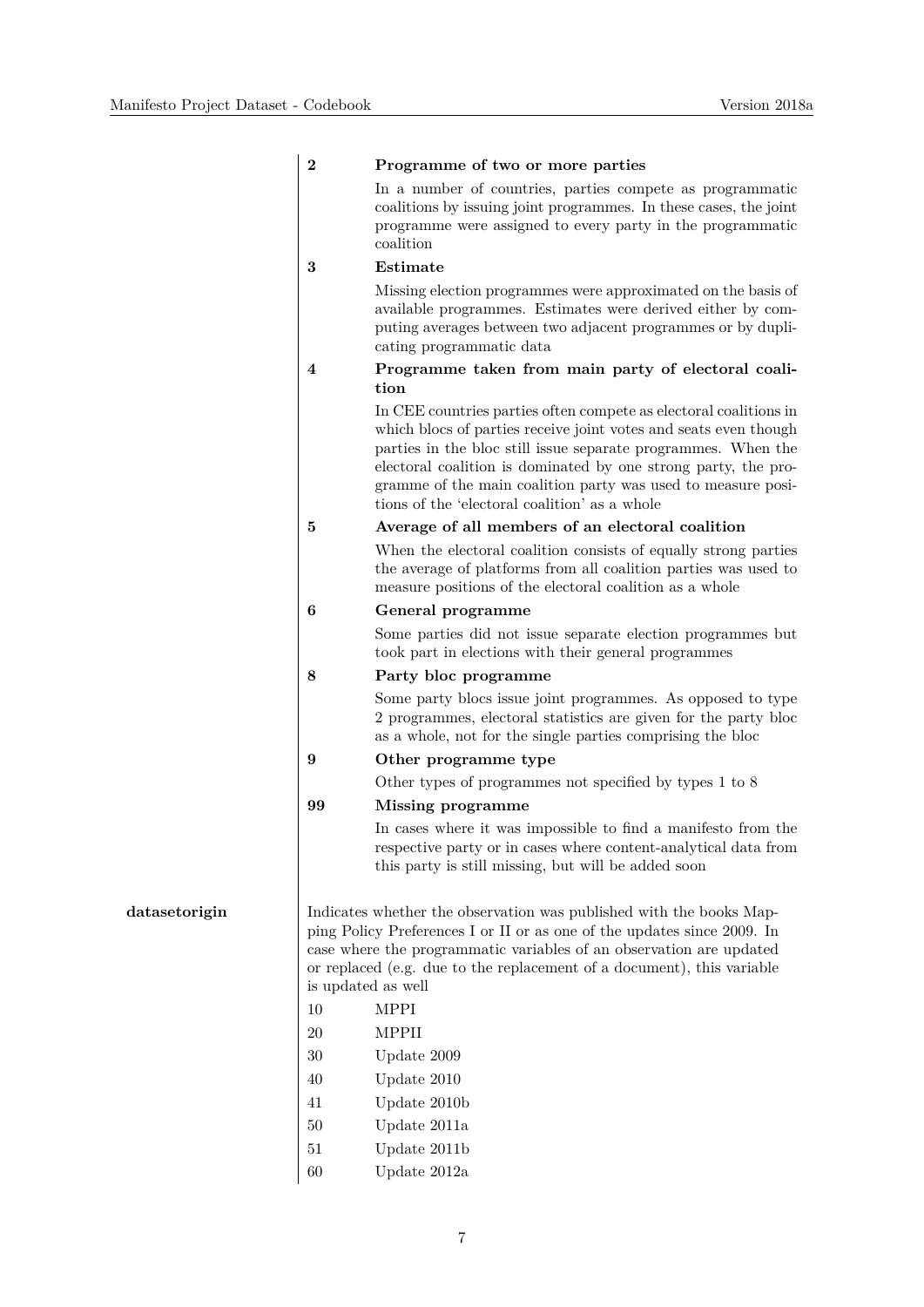|               | 61  | Update 2012b                                                                                                        |
|---------------|-----|---------------------------------------------------------------------------------------------------------------------|
|               | 70  | Update 2013a                                                                                                        |
|               | 71  | Update 2013b                                                                                                        |
|               | 80  | Update 2014a                                                                                                        |
|               | 81  | Update 2014b                                                                                                        |
|               | 90  | Update 2015a                                                                                                        |
|               | 110 | Update 2016a                                                                                                        |
|               | 111 | Update 2016b                                                                                                        |
|               | 120 | Update 2017a                                                                                                        |
|               | 121 | Update 2017b                                                                                                        |
|               |     |                                                                                                                     |
| corpusversion |     | Indicates the version of the Manifesto Corpus used to calculate the<br>content analytical data in this observation. |
|               |     | Missing information                                                                                                 |
|               |     | Missing for all observations where the content analytical data is not<br>based on the Manifesto Corpus.             |
| total         |     | Total number of allocated codes                                                                                     |
|               |     | Missing information coded:                                                                                          |
|               |     | Missing information                                                                                                 |
|               |     | Information missing for Norway 1989                                                                                 |
|               |     |                                                                                                                     |

### **3.5 Content Analytical Data**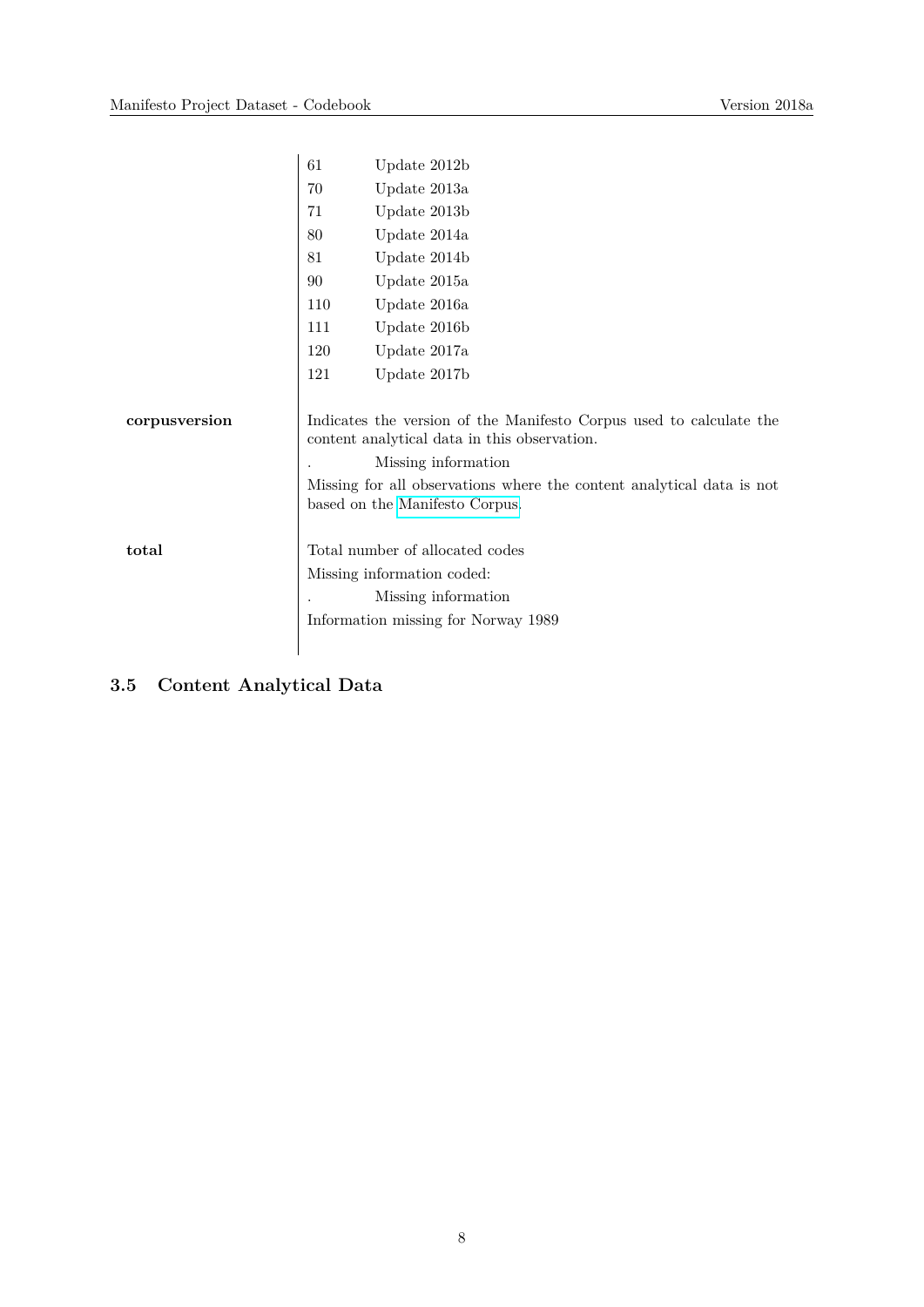The dataset contains three sets of content analytical variables (per101- 706; per1011-7062; per103\_1-703\_2). All of these variables indicate the share of quasi-sentences in the respective category calculated as a fraction of the overall number of allocated codes per document

- The three digit variables (per101–per706) are the main categories of the coding scheme
- The four digit variables (per1011-per7062) are sub-categories mostly addressing issues in transitional democracies in (mostly) Central and Eastern European countries. However, they were introduced in version one of the coding instructions and were gradually abandoned in most of the countries as the issues could also be coded into the three digit main categories. Currently, the share of these categories is not included in the main categories. If analysts use observations from CEE countries for which the CEE codes were used and want to compare them to manifestos without CEE codes then they should aggregate such CEE codes into the main categories.
- The four digit variables with underscore (per103 1-703 2) are new categories introduced with version 5 of the coding instructions. The first three digits indicate the main category to which they are related. The new coding instructions tell users to utilise these new subcategories rather than the respective main categories. Currently, the new categories are aggregated into the main categories to ensure over-time comparability of the main categories. The only exception to this aggregation are categories  $202\,2,\,605\,2$  and  $703\,2,\,$  which have to be added to the uncoded sentences, as such issues were not covered in the handbook 4 category scheme. For this reason these sentences were previously coded as 000. So, scholars interested in long-time series can simply continue to use the existing main categories (per 101-706, including e.g. the rile) as they did in the past and ignore the new categories. Scholars interested in the new categories should be aware that the respective main categories of the new subcategories are aggregates of the new categories (i.e. if one uses the main categories together with the new subcategories the pervariables will likely add up to more than 100%).

For more information on the different version of the coding instructions and coding schemes, please consult our website where one can find all versions of the coding instructions and a document that highlights the most important changes between them.

**peruncod** For all documents previous to version 5 of the Coding Instricutions: Percentage of quasi-sentences coded with the code 000 (No meaningful category applies)

Missing coded:

Missing information for most documents of Sweden 1949-1982 and Norway 1945-1989

. Missing data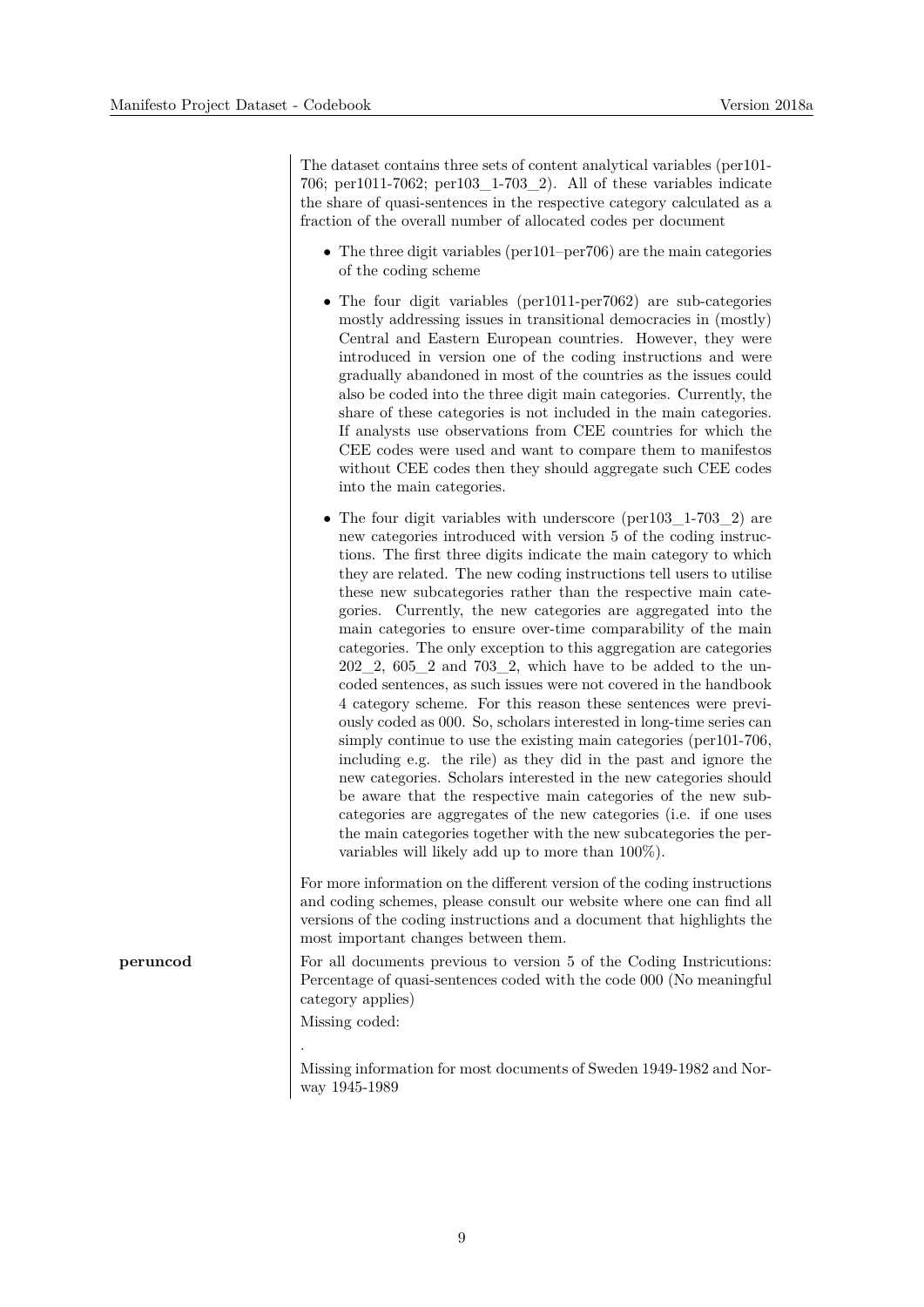*For all documents that have been coded with version 5 of the Coding Instructions: this category is calculated as the sum of 000 codes, per202\_2, per605\_2, and per703\_2 to ensure comparability with older data. When working exclusively with data from version 5 of the Coding Instructions, it might make sense to calculate a new peruncod variable: peruncod\_v5 = peruncod - (per202\_2 + per605\_2 + per703\_2)* 

*Main Categories: per101 – per706*

| Domain 1: External Relations |  |  |
|------------------------------|--|--|
|------------------------------|--|--|

| per101 | Foreign Special Relationships: Positive                                                                                                                                                    |
|--------|--------------------------------------------------------------------------------------------------------------------------------------------------------------------------------------------|
|        | Favourable mentions of particular countries with which the manifesto<br>country has a special relationship; the need for co-operation with<br>and/or aid to such countries.                |
| per102 | Foreign Special Relationships: Negative                                                                                                                                                    |
|        | Negative mentions of particular countries with which the manifesto<br>country has a special relationship.                                                                                  |
| per103 | Anti-Imperialism                                                                                                                                                                           |
|        | Negative references to imperial behaviour and/or negative references to<br>one state exerting strong influence (political, military or commercial)<br>over other states. May also include: |
|        | • Negative references to controlling other countries as if they were<br>part of an empire;                                                                                                 |
|        | • Favourable references to greater self-government and indepen-<br>dence for colonies;                                                                                                     |
|        | • Favourable mentions of de-colonisation.                                                                                                                                                  |
|        | For all documents that have been coded with version 5 of the Coding<br>Instructions this category is calculated as the sum of $per103\_1$ , and<br><i>per103</i> 2.                        |
| per104 | Military: Positive                                                                                                                                                                         |
|        | The importance of external security and defence. May include state-<br>ments concerning:                                                                                                   |
|        | • The need to maintain or increase military expenditure;                                                                                                                                   |
|        | • The need to secure adequate manpower in the military;                                                                                                                                    |
|        | • The need to modernise armed forces and improve military<br>strength;                                                                                                                     |
|        | • The need for rearmament and self-defence;                                                                                                                                                |
|        | • The need to keep military treaty obligations.                                                                                                                                            |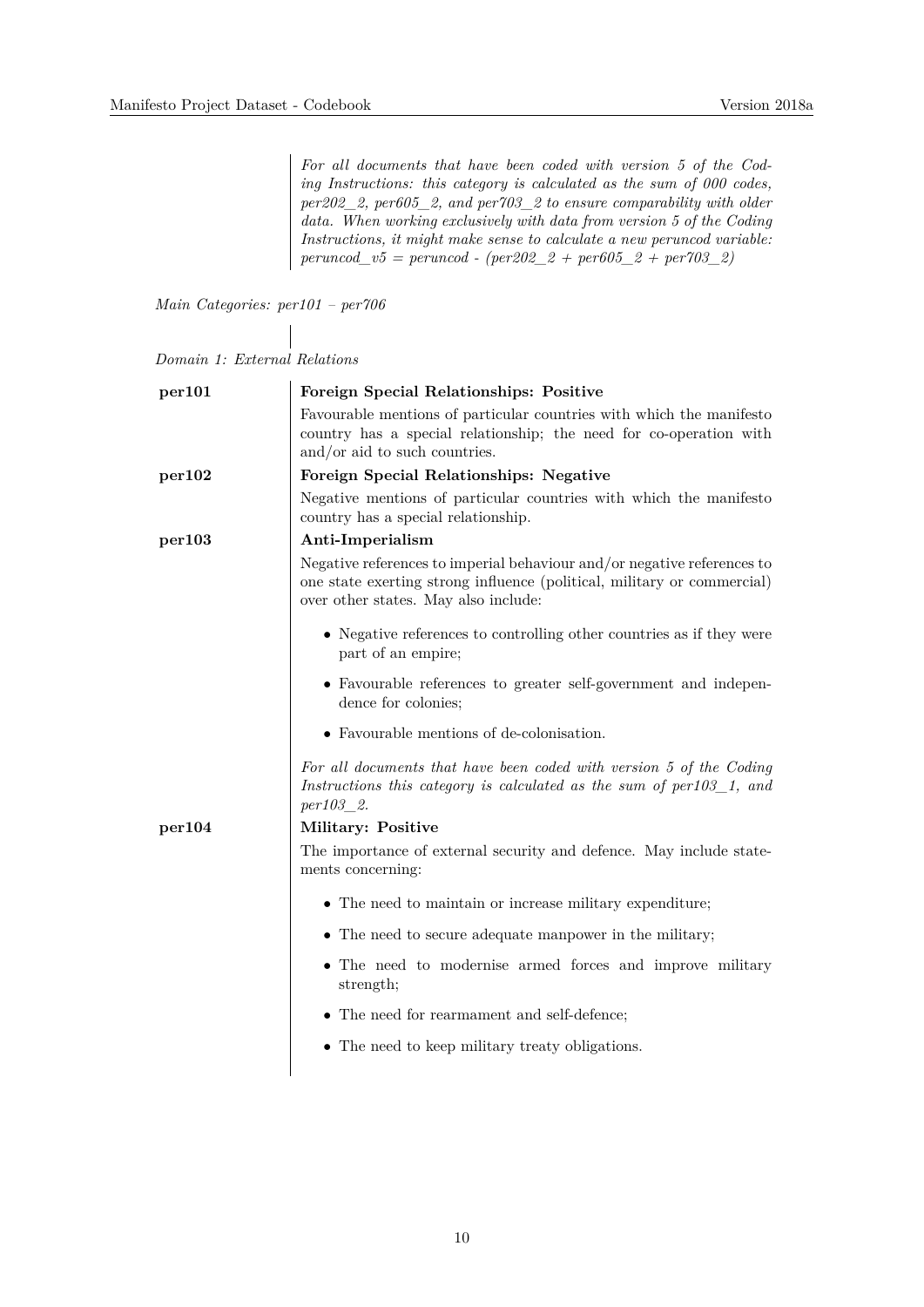| per105 | Military: Negative                                                                                                                                                                                                                             |
|--------|------------------------------------------------------------------------------------------------------------------------------------------------------------------------------------------------------------------------------------------------|
|        | Negative references to the military or use of military power to solve<br>conflicts. References to the 'evils of war'. May include references to:                                                                                               |
|        | • Decreasing military expenditures;                                                                                                                                                                                                            |
|        | • Disarmament;                                                                                                                                                                                                                                 |
|        | • Reduced or abolished conscription.                                                                                                                                                                                                           |
| per106 | Peace<br>Any declaration of belief in peace and peaceful means of solving crises<br>- absent reference to the military. May include:                                                                                                           |
|        | $\bullet$ Peace as a general goal;                                                                                                                                                                                                             |
|        | • Desirability of countries joining in negotiations with hostile coun-<br>tries;                                                                                                                                                               |
|        | • Ending wars in order to establish peace.                                                                                                                                                                                                     |
| per107 | <b>Internationalism: Positive</b>                                                                                                                                                                                                              |
|        | Need for international co-operation, including co-operation with spe-<br>cific countries other than those coded in 101. May also include refer-<br>ences to the:                                                                               |
|        | • Need for aid to developing countries;                                                                                                                                                                                                        |
|        | • Need for world planning of resources;                                                                                                                                                                                                        |
|        | • Support for global governance;                                                                                                                                                                                                               |
|        | • Need for international courts;                                                                                                                                                                                                               |
|        | • Support for UN or other international organisations.                                                                                                                                                                                         |
| per108 | European Community/Union: Positive<br>Favourable mentions of European Community/Union in general. May<br>include the:                                                                                                                          |
|        | • Desirability of the manifesto country joining (or remaining a<br>member);                                                                                                                                                                    |
|        | $\bullet$ Desirability of expanding the European Community/Union;                                                                                                                                                                              |
|        | $\bullet$ Desirability of increasing the ECs/EUs competences;                                                                                                                                                                                  |
|        | • Desirability of expanding the competences of the European Par-<br>liament.                                                                                                                                                                   |
| per109 | Internationalism: Negative                                                                                                                                                                                                                     |
|        | Negative references to international co-operation. Favourable mentions<br>of national independence and sovereignty with regard to the manifesto<br>country's foreign policy, isolation and/or unilateralism as opposed to<br>internationalism. |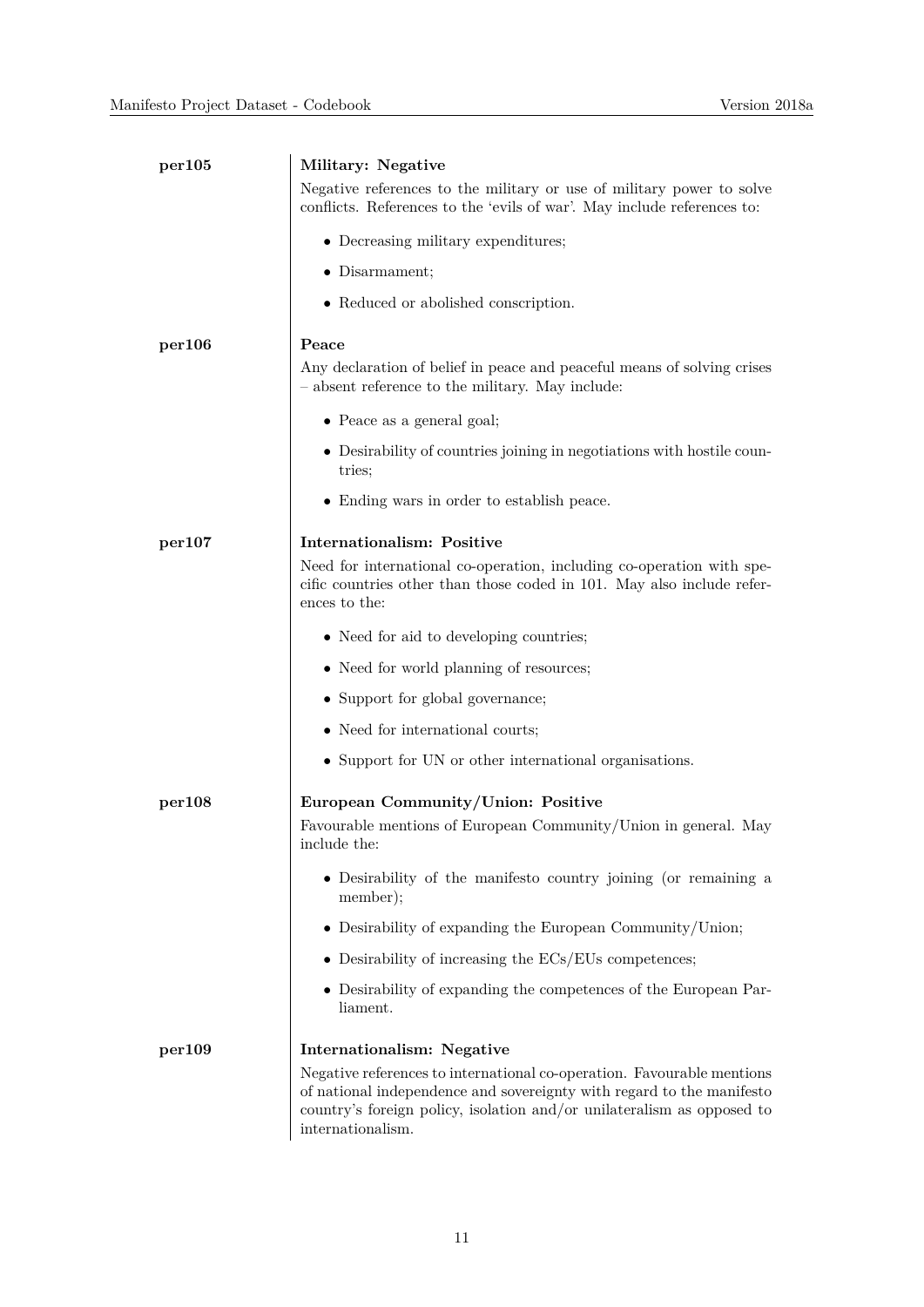| per110 | European Community/Union: Negative                                                         |  |  |
|--------|--------------------------------------------------------------------------------------------|--|--|
|        | Negative references to the European Community/Union. May include:                          |  |  |
|        | • Opposition to specific European policies which are preferred by<br>European authorities: |  |  |
|        | • Opposition to the net-contribution of the manifesto country to<br>the EU budget.         |  |  |

|  |  |  |  | Domain 2: Freedom and Democracy |
|--|--|--|--|---------------------------------|
|--|--|--|--|---------------------------------|

| per201 | Freedom and Human Rights                                                                                                                                                                                           |
|--------|--------------------------------------------------------------------------------------------------------------------------------------------------------------------------------------------------------------------|
|        | Favourable mentions of importance of personal freedom and civil rights<br>in the manifesto and other countries. May include mentions of:                                                                           |
|        | $\bullet\,$ The right to the freedom of speech, press, assembly etc.;                                                                                                                                              |
|        | • Freedom from state coercion in the political and economic<br>spheres;                                                                                                                                            |
|        | $\bullet\,$ Freedom from bureaucratic control;                                                                                                                                                                     |
|        | $\bullet~$ The idea of individualism.                                                                                                                                                                              |
|        | For all documents that have been coded with version 5 of the Coding<br>Instructions this category is calculated as the sum of $per201_1$ , and<br>$per201_2.$                                                      |
| per202 | Democracy                                                                                                                                                                                                          |
|        | Favourable mentions of democracy as the "only game in town". General<br>support for the manifesto country's democracy. May also include:                                                                           |
|        | • Democracy as method or goal in national, international or other<br>organisations (e.g. labour unions, political parties etc.);                                                                                   |
|        | • The need for the involvement of all citizens in political decision-<br>making;                                                                                                                                   |
|        | • Support for either direct or representative democracy;                                                                                                                                                           |
|        | • Support for parts of democratic regimes (rule of law, division of<br>powers, independence of courts etc.).                                                                                                       |
|        | For all documents that have been coded with version 5 of the Cod-<br>ing Instructions this category is calculated as the sum of $per202\_1$ ,<br>$per202\_3$ , and $per202\_4$ .                                   |
| per203 | <b>Constitutionalism: Positive</b>                                                                                                                                                                                 |
|        | Support for maintaining the status quo of the constitution. Support<br>for specific aspects of the manifesto country's constitution. The use of<br>constitutionalism as an argument for any policy.                |
| per204 | <b>Constitutionalism: Negative</b>                                                                                                                                                                                 |
|        | Opposition to the entirety or specific aspects of the manifesto country's<br>constitution. Calls for constitutional amendments or changes.<br>May<br>include calls to abolish or rewrite the current constitution. |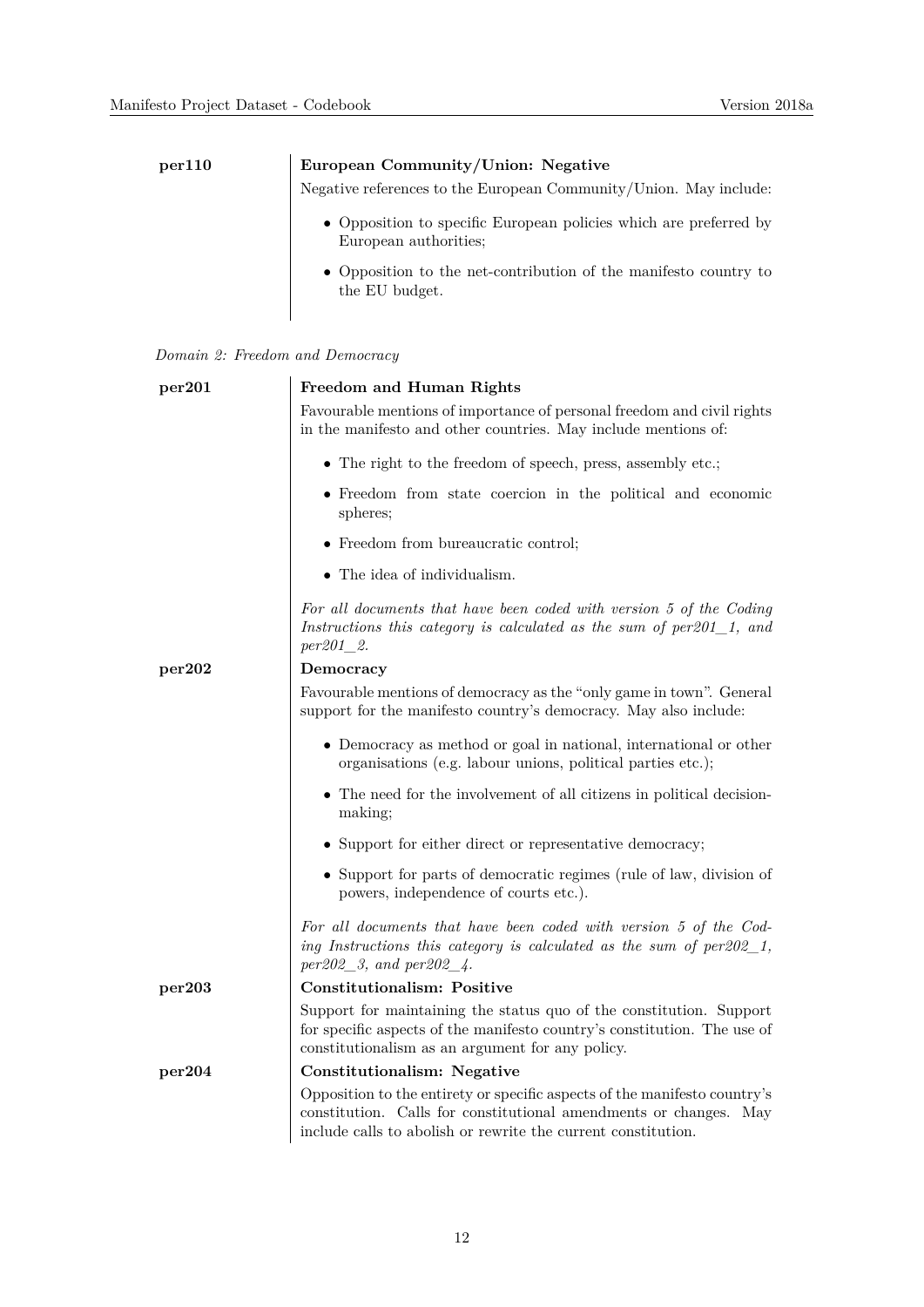| per301 | Decentralization                                                                                                                                                                                                                                                                                                                                                                                                              |
|--------|-------------------------------------------------------------------------------------------------------------------------------------------------------------------------------------------------------------------------------------------------------------------------------------------------------------------------------------------------------------------------------------------------------------------------------|
|        | Support for federalism or decentralisation of political and/or economic<br>power. May include:                                                                                                                                                                                                                                                                                                                                |
|        | • Favourable mentions of the territorial subsidiary principle;                                                                                                                                                                                                                                                                                                                                                                |
|        | • More autonomy for any sub-national level in policy making<br>and/or economics, including municipalities;                                                                                                                                                                                                                                                                                                                    |
|        | • Support for the continuation and importance of local and regional<br>customs and symbols and/or deference to local expertise;                                                                                                                                                                                                                                                                                               |
|        | • Favourable mentions of special consideration for sub-national ar-<br>eas.                                                                                                                                                                                                                                                                                                                                                   |
| per302 | Centralisation                                                                                                                                                                                                                                                                                                                                                                                                                |
|        | General opposition to political decision-making at lower political levels.<br>Support for unitary government and for more centralisation in political<br>and administrative procedures.                                                                                                                                                                                                                                       |
| per303 | Governmental and Administrative Efficiency                                                                                                                                                                                                                                                                                                                                                                                    |
|        | Need for efficiency and economy in government and administration<br>and/or the general appeal to make the process of government and<br>administration cheaper and more efficient. May include:                                                                                                                                                                                                                                |
|        | • Restructuring the civil service;                                                                                                                                                                                                                                                                                                                                                                                            |
|        | • Cutting down on the civil service;                                                                                                                                                                                                                                                                                                                                                                                          |
|        | • Improving bureaucratic procedures.                                                                                                                                                                                                                                                                                                                                                                                          |
|        | Note: Specific policy positions overrule this category! If there is no<br>specific policy position, however, this category applies.                                                                                                                                                                                                                                                                                           |
| per304 | <b>Political Corruption</b>                                                                                                                                                                                                                                                                                                                                                                                                   |
|        | Need to eliminate political corruption and associated abuses of political<br>and/or bureaucratic power. Need to abolish clientelist structures and<br>practices.                                                                                                                                                                                                                                                              |
| per305 | <b>Political Authority</b>                                                                                                                                                                                                                                                                                                                                                                                                    |
|        | References to the manifesto party's competence to govern and/or other<br>party's lack of such competence. Also includes favourable mentions of<br>the desirability of a strong and/or stable government in general.<br>For all documents that have been coded with version 5 of the Cod-<br>ing Instructions this category is calculated as the sum of $per305\_1$ ,<br>per305_2, per305_3, per305_4, per305_5, and per305_6. |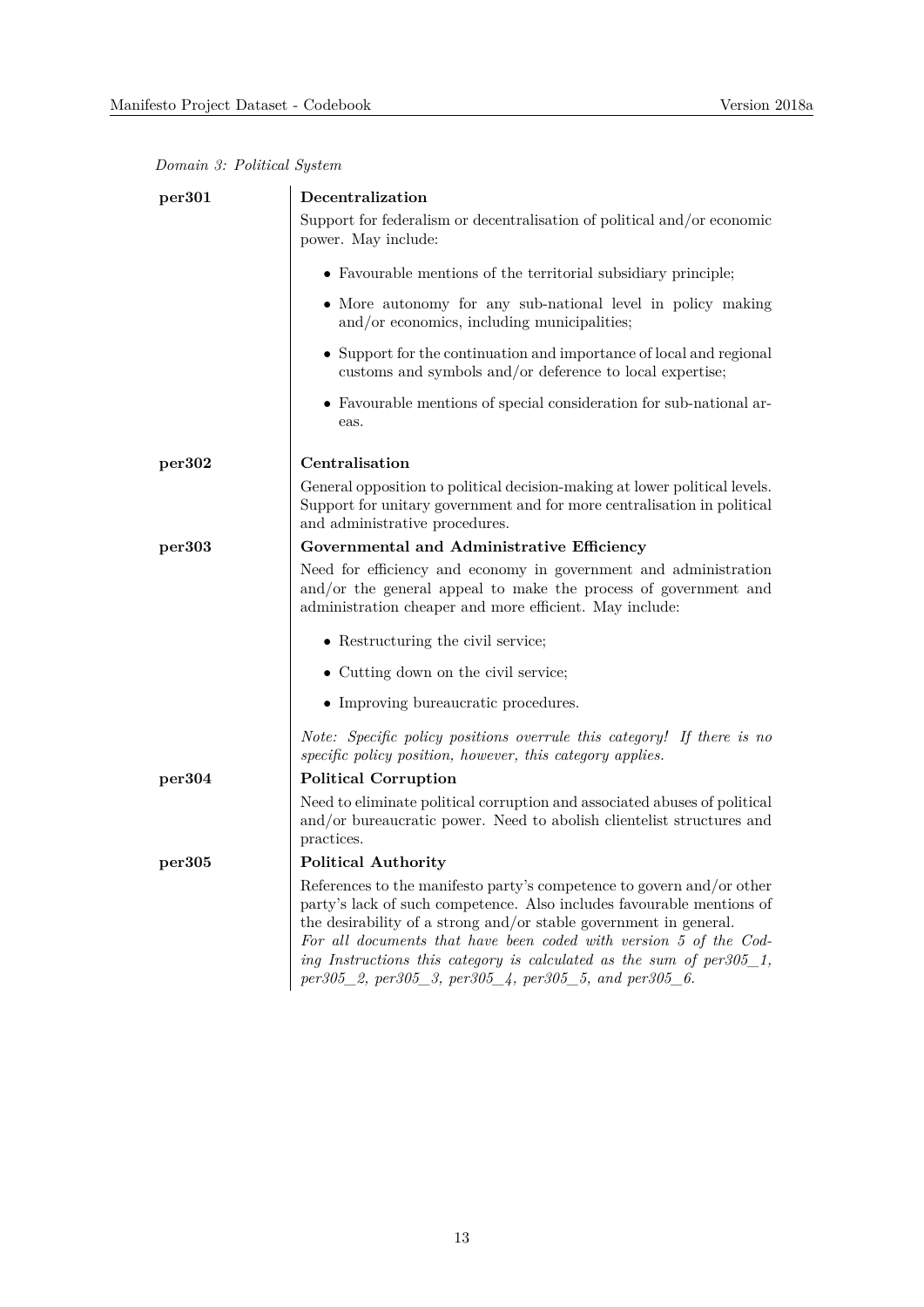|  |  | Domain 4: Economy |
|--|--|-------------------|
|--|--|-------------------|

| per401 | <b>Free Market Economy</b>                                                                                                                                                                                               |
|--------|--------------------------------------------------------------------------------------------------------------------------------------------------------------------------------------------------------------------------|
|        | Favourable mentions of the free market and free market capitalism as<br>an economic model. May include favourable references to:                                                                                         |
|        | • Laissez-faire economy;                                                                                                                                                                                                 |
|        | • Superiority of individual enterprise over state and control sys-<br>tems;                                                                                                                                              |
|        | • Private property rights;                                                                                                                                                                                               |
|        | • Personal enterprise and initiative;                                                                                                                                                                                    |
|        | • Need for unhampered individual enterprises.                                                                                                                                                                            |
| per402 | <b>Incentives: Positive</b>                                                                                                                                                                                              |
|        | Favourable mentions of supply side oriented economic policies (assis-<br>tance to businesses rather than consumers). May include:                                                                                        |
|        | $\bullet$ Financial and other incentives such as subsidies, tax breaks etc.;                                                                                                                                             |
|        | • Wage and tax policies to induce enterprise;                                                                                                                                                                            |
|        | • Encouragement to start enterprises.                                                                                                                                                                                    |
| per403 | <b>Market Regulation</b><br>Support for policies designed to create a fair and open economic mar-<br>ket. May include:                                                                                                   |
|        | • Calls for increased consumer protection;                                                                                                                                                                               |
|        | • Increasing economic competition by preventing monopolies and<br>other actions disrupting the functioning of the market;                                                                                                |
|        | • Defence of small businesses against disruptive powers of big busi-<br>nesses;                                                                                                                                          |
|        | • Social market economy.                                                                                                                                                                                                 |
| per404 | <b>Economic Planning</b><br>Favourable mentions of long-standing economic planning by the gov-<br>ernment. May be:<br>• Policy plans, strategies, policy patterns etc.;                                                  |
|        | • Of a consultative or indicative nature.                                                                                                                                                                                |
| per405 | Corporatism/Mixed Economy                                                                                                                                                                                                |
|        | Favourable mentions of cooperation of government, employers, and<br>trade unions simultaneously. The collaboration of employers and em-<br>ployee organisations in overall economic planning supervised by the<br>state. |
|        | Note: This category was not used for Austria up to 1979, for New<br>Zealand up to 1981, and for Sweden up to 1988.                                                                                                       |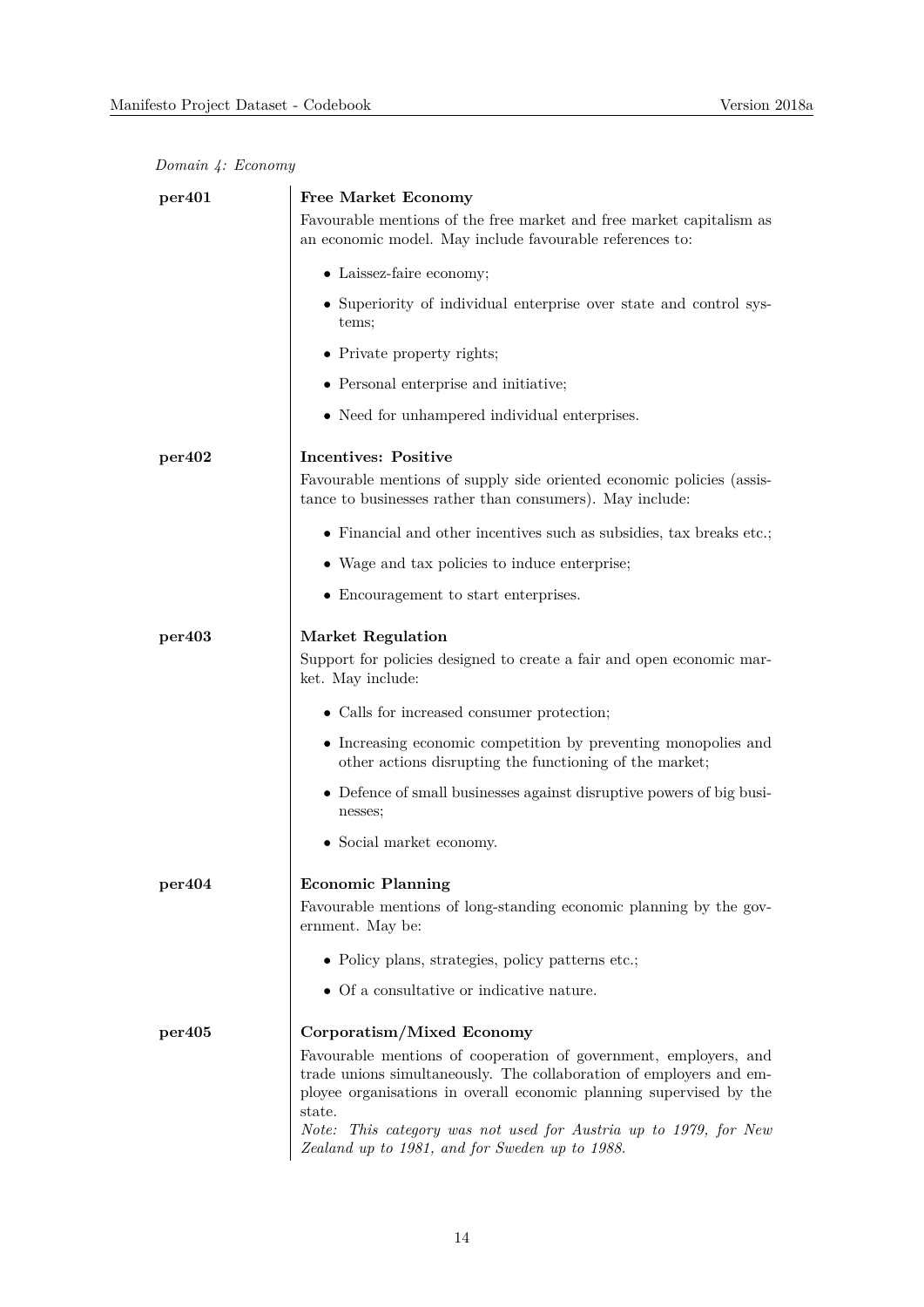| per406 | Protectionism: Positive                                                                                                                                                                                                                                                                                     |
|--------|-------------------------------------------------------------------------------------------------------------------------------------------------------------------------------------------------------------------------------------------------------------------------------------------------------------|
|        | Favourable mentions of extending or maintaining the protection of in-<br>ternal markets (by the manifesto or other countries). Measures may<br>include:                                                                                                                                                     |
|        | $\bullet$ Tariffs;                                                                                                                                                                                                                                                                                          |
|        | • Quota restrictions;                                                                                                                                                                                                                                                                                       |
|        | • Export subsidies.                                                                                                                                                                                                                                                                                         |
| per407 | Protectionism: Negative                                                                                                                                                                                                                                                                                     |
|        | Support for the concept of free trade and open markets. Call for abol-<br>ishing all means of market protection (in the manifesto or any other<br>country).                                                                                                                                                 |
| per408 | <b>Economic Goals</b>                                                                                                                                                                                                                                                                                       |
|        | Broad and general economic goals that are not mentioned in relation to<br>any other category. General economic statements that fail to include<br>any specific goal.<br>Note: Specific policy positions overrule this category! If there is no<br>specific policy position, however, this category applies. |
| per409 | Keynesian Demand Management                                                                                                                                                                                                                                                                                 |
|        | Favourable mentions of demand side oriented economic policies (as-<br>sistance to consumers rather than businesses). Particularly includes<br>increase private demand through                                                                                                                               |
|        | • Increasing public demand;                                                                                                                                                                                                                                                                                 |
|        | • Increasing social expenditures.                                                                                                                                                                                                                                                                           |
|        | May also include:                                                                                                                                                                                                                                                                                           |
|        | • Stabilisation in the face of depression;                                                                                                                                                                                                                                                                  |
|        | • Government stimulus plans in the face of economic crises.                                                                                                                                                                                                                                                 |
| per410 | <b>Economic Growth: Positive</b>                                                                                                                                                                                                                                                                            |
|        | The paradigm of economic growth. Includes:                                                                                                                                                                                                                                                                  |
|        | • General need to encourage or facilitate greater production;                                                                                                                                                                                                                                               |
|        | • Need for the government to take measures to aid economic<br>growth.                                                                                                                                                                                                                                       |
|        |                                                                                                                                                                                                                                                                                                             |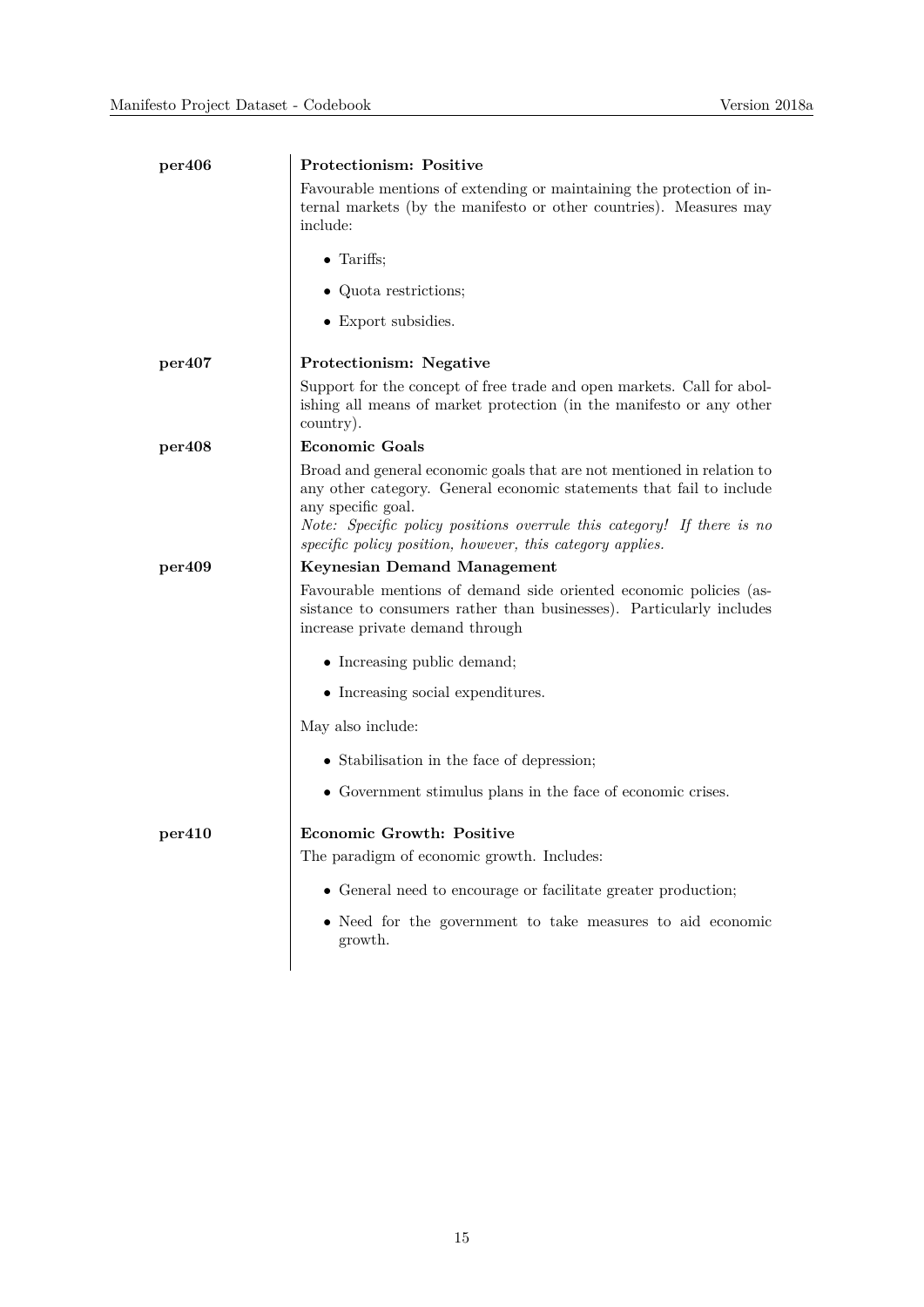| per411 | Technology and Infrastructure: Positive                                                                                                                                                                                                                                                                                                                                                                                                                                                                       |
|--------|---------------------------------------------------------------------------------------------------------------------------------------------------------------------------------------------------------------------------------------------------------------------------------------------------------------------------------------------------------------------------------------------------------------------------------------------------------------------------------------------------------------|
|        | Importance of modernisation of industry and updated methods of<br>transport and communication. May include:                                                                                                                                                                                                                                                                                                                                                                                                   |
|        | • Importance of science and technological developments in indus-<br>try;                                                                                                                                                                                                                                                                                                                                                                                                                                      |
|        | • Need for training and research within the economy (This does<br>not imply education in general (see category 506);                                                                                                                                                                                                                                                                                                                                                                                          |
|        | • Calls for public spending on infrastructure such as roads and<br>bridges;                                                                                                                                                                                                                                                                                                                                                                                                                                   |
|        | • Support for public spending on technological infrastructure (e.g.:<br>broadband internet, etc.).                                                                                                                                                                                                                                                                                                                                                                                                            |
| per412 | <b>Controlled Economy</b>                                                                                                                                                                                                                                                                                                                                                                                                                                                                                     |
|        | Support for direct government control of economy. May include, for<br>instance:                                                                                                                                                                                                                                                                                                                                                                                                                               |
|        | • Control over prices;                                                                                                                                                                                                                                                                                                                                                                                                                                                                                        |
|        | • Introduction of minimum wages.                                                                                                                                                                                                                                                                                                                                                                                                                                                                              |
| per413 | Nationalisation                                                                                                                                                                                                                                                                                                                                                                                                                                                                                               |
|        | Favourable mentions of government ownership of industries, either<br>partial or complete; calls for keeping nationalised industries in state<br>hand or nationalising currently private industries. May also include<br>favourable mentions of government ownership of land.                                                                                                                                                                                                                                  |
| per414 | Economic Orthodoxy                                                                                                                                                                                                                                                                                                                                                                                                                                                                                            |
|        | Need for economically healthy government policy making. May include<br>calls for:                                                                                                                                                                                                                                                                                                                                                                                                                             |
|        | • Reduction of budget deficits;                                                                                                                                                                                                                                                                                                                                                                                                                                                                               |
|        | • Retrenchment in crisis;                                                                                                                                                                                                                                                                                                                                                                                                                                                                                     |
|        | • Thrift and savings in the face of economic hardship;                                                                                                                                                                                                                                                                                                                                                                                                                                                        |
|        | • Support for traditional economic institutions such as stock mar-<br>ket and banking system;                                                                                                                                                                                                                                                                                                                                                                                                                 |
|        | • Support for strong currency.                                                                                                                                                                                                                                                                                                                                                                                                                                                                                |
| per415 | <b>Marxist Analysis</b>                                                                                                                                                                                                                                                                                                                                                                                                                                                                                       |
|        | Positive references to Marxist-Leninist ideology and specific use of<br>Marxist-Leninist terminology by the manifesto party (typically but<br>not necessary by communist parties).<br>Note: This category was not used for Austria 1945-1979, for Australia,<br>Japan and the United States up to 1980; for Belgium, Ireland, The<br>Netherlands and New Zealand up to 1981; for Italy and Britain up to<br>1983; for Denmark, Luxembourg and Israel up to 1984; for Canada,<br>France and Sweden up to 1988. |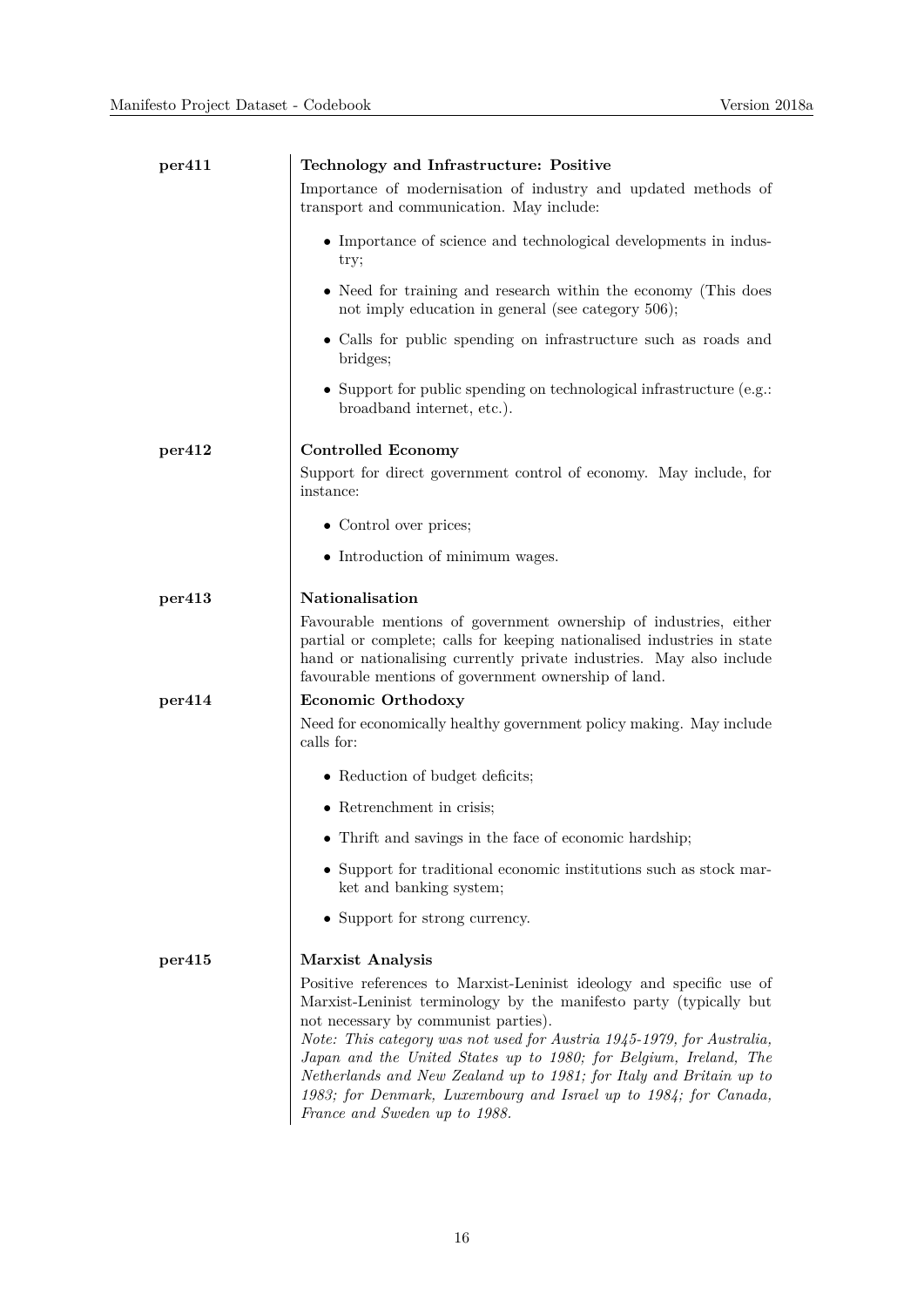#### **per416 Anti-Growth Economy: Positive**

Favourable mentions of anti-growth politics. Rejection of the idea that all growth is good growth. Opposition to growth that causes environmental or societal harm. Call for sustainable economic development. *For all documents that have been coded with version 5 of the Coding Instructions this category is calculated as the sum of per416\_1, and per416\_2.*

*Note: This category was not used for Austria 1945-1979, for Australia, Japan and the United States up to 1980; for Belgium, Ireland, The Netherlands and New Zealand up to 1981; for Italy and Britain up to 1983; for Denmark, Luxembourg and Israel up to 1984; for Canada, France and Sweden up to 1988; and for Norway up to 1989. Test codings, however, have shown that parties before the beginning of the 1990s hardly ever advocated anti-growth policies.*

*Domain 5: Welfare and Quality of Life*

| <b>Environmental Protection</b>                                                                                                   |
|-----------------------------------------------------------------------------------------------------------------------------------|
| General policies in favour of protecting the environment, fighting cli-<br>mate change, and other "green" policies. For instance: |
| • General preservation of natural resources;                                                                                      |
| • Preservation of countryside, forests, etc.;                                                                                     |
| • Protection of national parks;                                                                                                   |
| $\bullet$ Animal rights.                                                                                                          |
| May include a great variance of policies that have the unified <i>goal</i> of<br>environmental protection.                        |
| <b>Culture: Positive</b>                                                                                                          |
| Need for state funding of cultural and leisure facilities including arts<br>and sport. May include:                               |
| • The need to fund museums, art galleries, libraries etc.;                                                                        |
| • The need to encourage cultural mass media and worthwhile<br>leisure activities, such as public sport clubs.                     |
| <b>Equality: Positive</b>                                                                                                         |
| Concept of social justice and the need for fair treatment of all people.<br>This may include:                                     |
| • Special protection for underprivileged social groups;                                                                           |
| • Removal of class barriers;                                                                                                      |
| • Need for fair distribution of resources;                                                                                        |
| $\bullet$ The end of discrimination (e.g. racial or sexual discrimination).                                                       |
|                                                                                                                                   |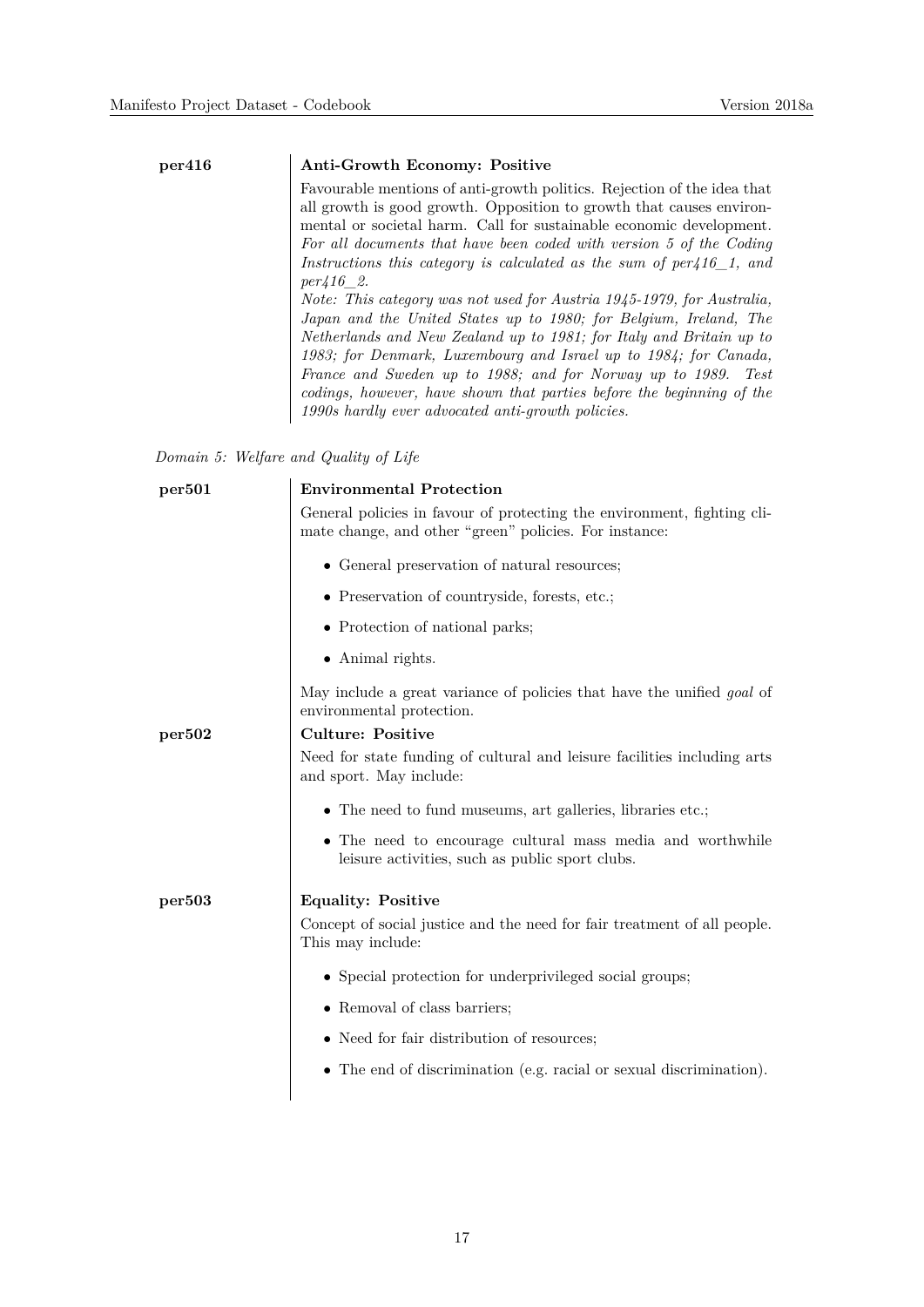| per504 | <b>Welfare State Expansion</b>                                                                                                                                               |  |
|--------|------------------------------------------------------------------------------------------------------------------------------------------------------------------------------|--|
|        | Favourable mentions of need to introduce, maintain or expand any<br>public social service or social security scheme. This includes, for ex-<br>ample, government funding of: |  |
|        | $\bullet$ Health care                                                                                                                                                        |  |
|        | $\bullet$ Child care                                                                                                                                                         |  |
|        | • Elder care and pensions                                                                                                                                                    |  |
|        | $\bullet$ Social housing                                                                                                                                                     |  |
|        | Note: This category excludes education.                                                                                                                                      |  |
| per505 | <b>Welfare State Limitation</b>                                                                                                                                              |  |
|        | Limiting state expenditures on social services or social security.<br>Favourable mentions of the social subsidiary principle (i.e. private care<br>before state care);       |  |
| per506 | <b>Education Expansion</b>                                                                                                                                                   |  |
|        | Need to expand and/or improve educational provision at all levels.<br>Note: This excludes technical training which is coded under $411$ .                                    |  |
| per507 | <b>Education Limitation</b>                                                                                                                                                  |  |
|        | Limiting state expenditure on education. May include:                                                                                                                        |  |
|        | • The introduction or expansion of study fees at all educational<br>levels                                                                                                   |  |
|        | • Increasing the number of private schools.                                                                                                                                  |  |
|        |                                                                                                                                                                              |  |

| Domain 6: Fabric of Society |  |  |  |  |
|-----------------------------|--|--|--|--|
|-----------------------------|--|--|--|--|

| per601 | National Way of Life: Positive                                                                                                                                     |
|--------|--------------------------------------------------------------------------------------------------------------------------------------------------------------------|
|        | Favourable mentions of the manifesto country's nation, history, and<br>general appeals. May include:                                                               |
|        | • Support for established national ideas;                                                                                                                          |
|        | • General appeals to pride of citizenship;                                                                                                                         |
|        | • Appeals to patriotism;                                                                                                                                           |
|        | • Appeals to nationalism;                                                                                                                                          |
|        | • Suspension of some freedoms in order to protect the state against<br>subversion.                                                                                 |
|        | For all documents that have been coded with version 5 of the Coding<br>Instructions this category is calculated as the sum of $per601_1$ , and<br><i>per601</i> 2. |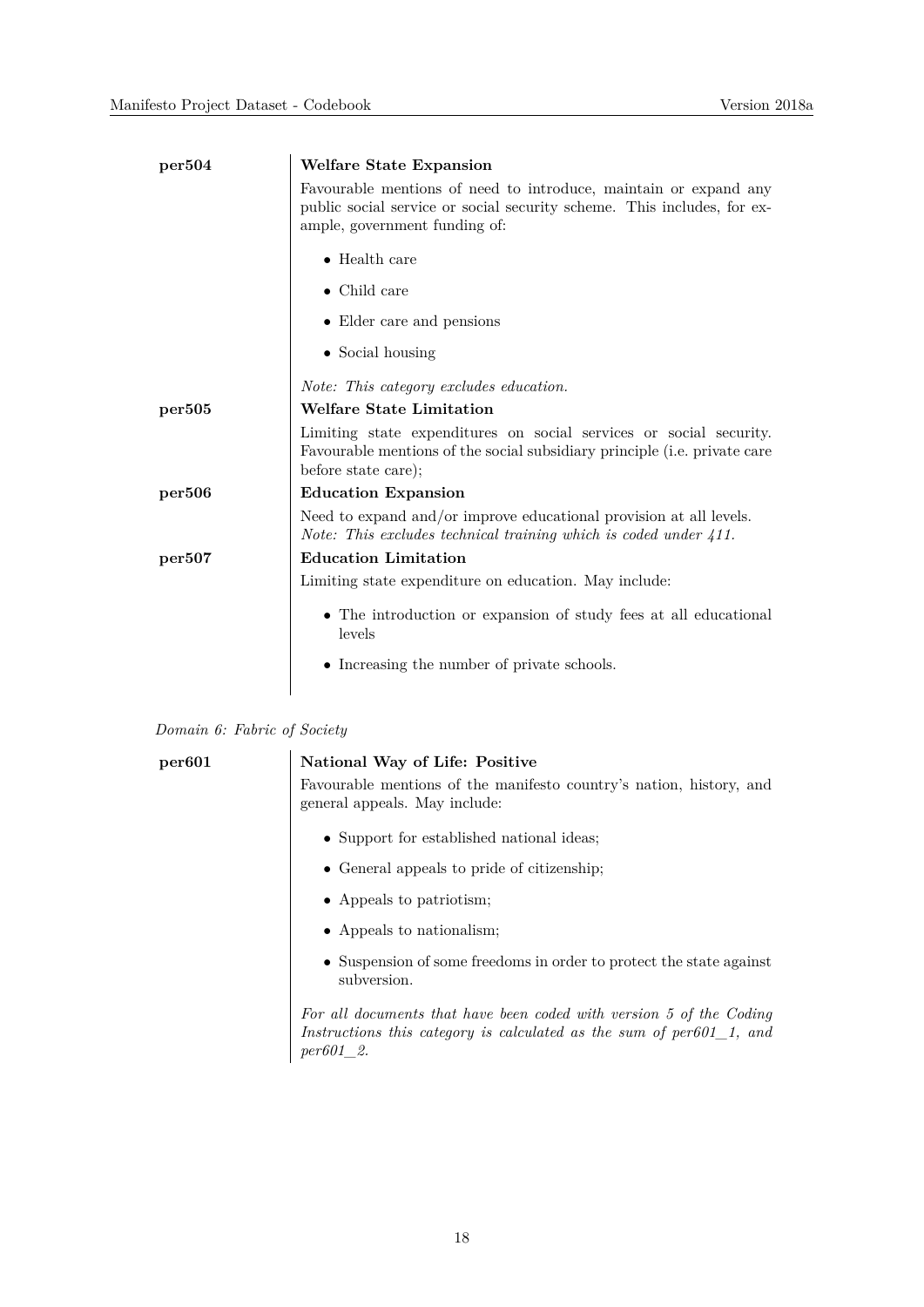| per602 | National Way of Life: Negative                                                                                                                                                                      |
|--------|-----------------------------------------------------------------------------------------------------------------------------------------------------------------------------------------------------|
|        | Unfavourable mentions of the manifesto country's nation and history.<br>May include:                                                                                                                |
|        | • Opposition to patriotism;                                                                                                                                                                         |
|        | • Opposition to nationalism;                                                                                                                                                                        |
|        | • Opposition to the existing national state, national pride, and<br>national ideas.                                                                                                                 |
|        | For all documents that have been coded with version 5 of the Coding<br>Instructions this category is calculated as the sum of $per602\_1$ , and<br>$per602\_2.$                                     |
| per603 | <b>Traditional Morality: Positive</b>                                                                                                                                                               |
|        | Favourable mentions of traditional and/or religious moral values. May<br>include:                                                                                                                   |
|        | • Prohibition, censorship and suppression of immorality and un-<br>seemly behaviour;                                                                                                                |
|        | • Maintenance and stability of the traditional family as a value;                                                                                                                                   |
|        | • Support for the role of religious institutions in state and society.                                                                                                                              |
| per604 | <b>Traditional Morality: Negative</b>                                                                                                                                                               |
|        | Opposition to traditional and/or religious moral values. May include:                                                                                                                               |
|        | • Support for divorce, abortion etc.;                                                                                                                                                               |
|        | • General support for modern family composition;                                                                                                                                                    |
|        | • Calls for the separation of church and state.                                                                                                                                                     |
| per605 | Law and Order: Positive                                                                                                                                                                             |
|        | Favourable mentions of strict law enforcement, and tougher actions<br>against domestic crime. Only refers to the enforcement of the status<br>quo of the manifesto country's law code. May include: |
|        | • Increasing support and resources for the police;                                                                                                                                                  |
|        | • Tougher attitudes in courts;                                                                                                                                                                      |
|        | • Importance of internal security.                                                                                                                                                                  |
|        | For all documents that have been coded with version 5 of the Coding                                                                                                                                 |

*Instructions this category is equal with per605\_1.*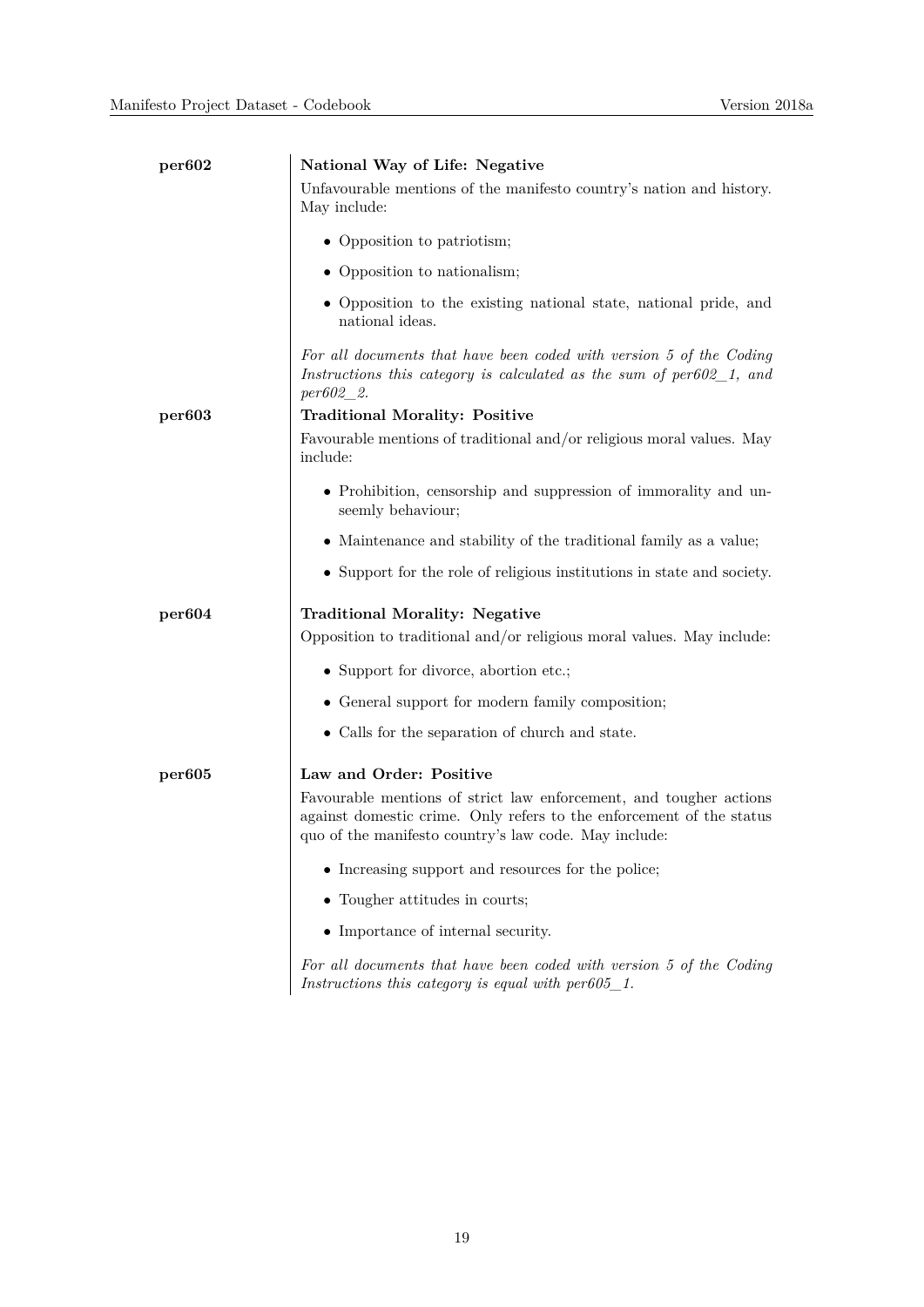| per606                  | <b>Civic Mindedness: Positive</b>                                                                                                                                                                                                                                                                                      |
|-------------------------|------------------------------------------------------------------------------------------------------------------------------------------------------------------------------------------------------------------------------------------------------------------------------------------------------------------------|
|                         | Appeals for national solidarity and the need for society to see itself as<br>united. Calls for solidarity with and help for fellow people, familiar<br>and unfamiliar. May include:                                                                                                                                    |
|                         | • Favourable mention of the civil society;                                                                                                                                                                                                                                                                             |
|                         | • Decrying anti-social attitudes in times of crisis;                                                                                                                                                                                                                                                                   |
|                         | • Appeal for public spiritedness;                                                                                                                                                                                                                                                                                      |
|                         | • Support for the public interest.                                                                                                                                                                                                                                                                                     |
|                         | For all documents that have been coded with version 5 of the Coding<br>Instructions this category is calculated as the sum of $per606\_1$ , and<br>per606 2.                                                                                                                                                           |
| per607                  | <b>Multiculturalism: Positive</b>                                                                                                                                                                                                                                                                                      |
|                         | Favourable mentions of cultural diversity and cultural plurality within<br>domestic societies. May include the preservation of autonomy of reli-<br>gious, linguistic heritages within the country including special educa-<br>tional provisions.<br>For all documents that have been coded with version 5 of the Cod- |
|                         | ing Instructions this category is calculated as the sum of $per607\_1$ ,<br>$per607_2$ , and $per607_3$ .                                                                                                                                                                                                              |
| per608                  | Multiculturalism: Negative                                                                                                                                                                                                                                                                                             |
|                         | The enforcement or encouragement of cultural integration. Appeals<br>for cultural homogeneity in society.<br>For all documents that have been coded with version 5 of the Cod-<br>ing Instructions this category is calculated as the sum of $per608\_1$ ,<br>$per608\_2$ , and $per608\_3$ .                          |
| Domain 7: Social Groups |                                                                                                                                                                                                                                                                                                                        |

*Note: Specific policy positions overrule this domain (except 703)! If there is no specific policy position, however, these categories apply.*

# **per701 Labour Groups: Positive**

Favourable references to all labour groups, the working class, and unemployed workers in general. Support for trade unions and calls for the good treatment of all employees, including:

- More jobs;
- Good working conditions;
- Fair wages;
- Pension provisions etc.

#### **per702 Labour Groups: Negative** Negative references to labour groups and trade unions. May focus specifically on the danger of unions 'abusing power'.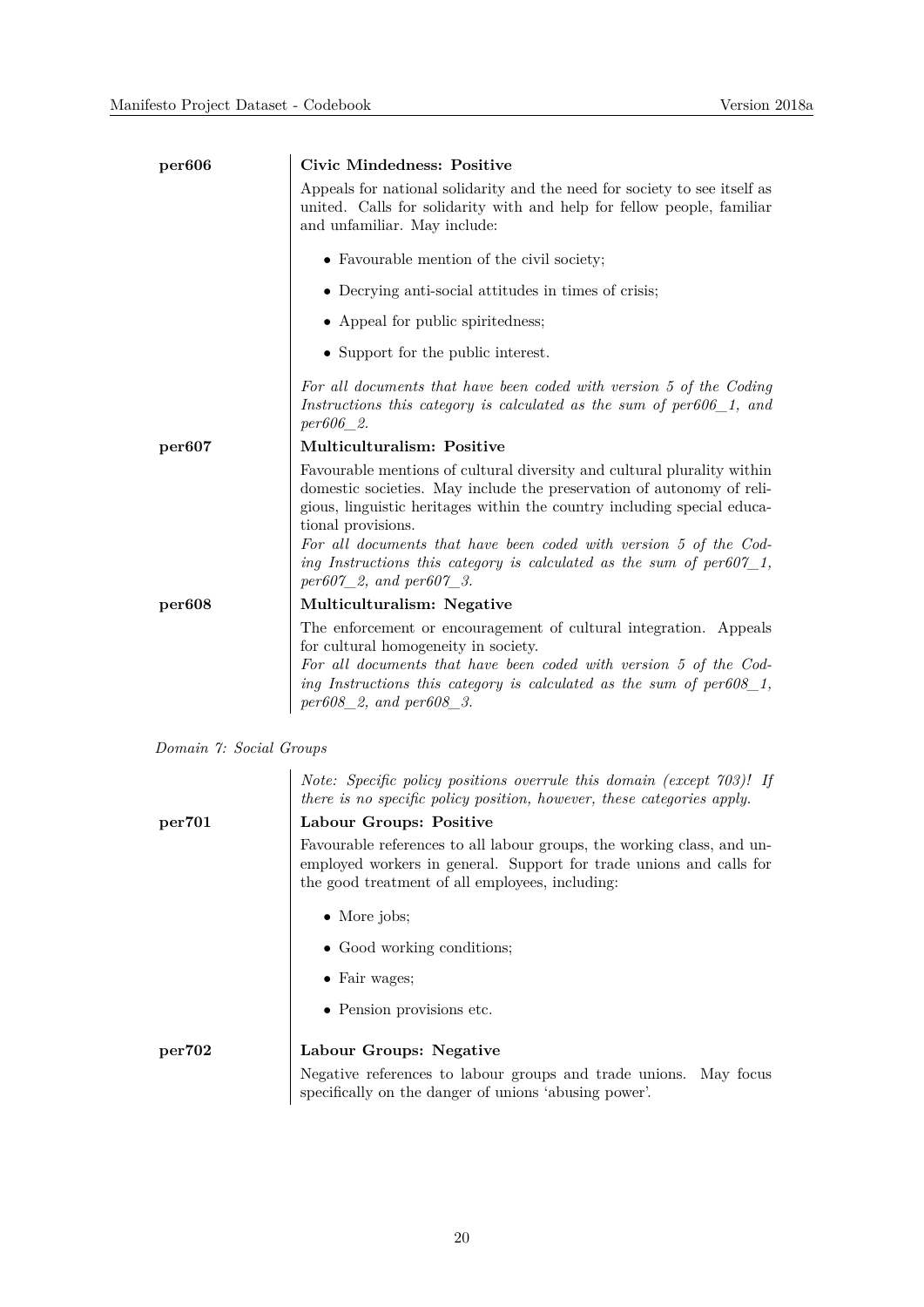| per703 | <b>Agriculture and Farmers: Positive</b>                                                                                                                                                                                                                                                                                                             |
|--------|------------------------------------------------------------------------------------------------------------------------------------------------------------------------------------------------------------------------------------------------------------------------------------------------------------------------------------------------------|
|        | Specific policies in favour of agriculture and farmers. Includes all types<br>of agriculture and farming practises. Only statements that have agri-<br>culture as the key goal should be included in this category.<br>For all documents that have been coded with version 5 of the Coding<br>Instructions this category is equal with $per703\_1$ . |
| per704 | Middle Class and Professional Groups                                                                                                                                                                                                                                                                                                                 |
|        | General favourable references to the middle class. Specifically, state-<br>ments may include references to:                                                                                                                                                                                                                                          |
|        | • Professional groups, (e.g.: doctors or lawyers);                                                                                                                                                                                                                                                                                                   |
|        | • White collar groups, (e.g.: bankers or office employees),                                                                                                                                                                                                                                                                                          |
|        | • Service sector groups (e.g.: IT industry employees);                                                                                                                                                                                                                                                                                               |
|        | • Old and/or new middle class.                                                                                                                                                                                                                                                                                                                       |
|        | Note: This is not an economical category but refers to the social<br>group(s).                                                                                                                                                                                                                                                                       |
| per705 | <b>Underprivileged Minority Groups</b>                                                                                                                                                                                                                                                                                                               |
|        | Very general favourable references to underprivileged minorities who<br>are defined neither in economic nor in demographic terms (e.g. the<br>handicapped, homosexuals, immigrants, indigenous). Only includes<br>favourable statements that cannot be classified in other categories<br>(e.g. 503, 504, 604, 607 etc.)                              |
| per706 | Non-economic Demographic Groups                                                                                                                                                                                                                                                                                                                      |
|        | General favourable mentions of demographically defined special inter-<br>est groups of all kinds. They may include:                                                                                                                                                                                                                                  |
|        | $\bullet$ Women;                                                                                                                                                                                                                                                                                                                                     |
|        | • University students;                                                                                                                                                                                                                                                                                                                               |
|        | • Old, young, or middle aged people.                                                                                                                                                                                                                                                                                                                 |
|        | Might include references to assistance to these groups, but only if these<br>do not fall under other categories (e.g. $503$ or $504$ ).                                                                                                                                                                                                              |
|        |                                                                                                                                                                                                                                                                                                                                                      |

*Sub-Categories (mostly for Central and Eastern European countries)*

| Data Entries<br>$per1011 - per7062$ |                                                                                                     |
|-------------------------------------|-----------------------------------------------------------------------------------------------------|
| per1011                             | Russia/USSR/CIS: Positive                                                                           |
|                                     | Favourable mentions of Russia, the USSR, the CMEA bloc or the Com-<br>munity of Independent States. |
| per1012                             | <b>Western States: Positive</b>                                                                     |
|                                     | Favourable mentions of Western states, including the USA and Ger-<br>many.                          |
| per1013                             | Eastern European Countries: Positive                                                                |
|                                     | Favourable mentions of Eastern European countries in general.                                       |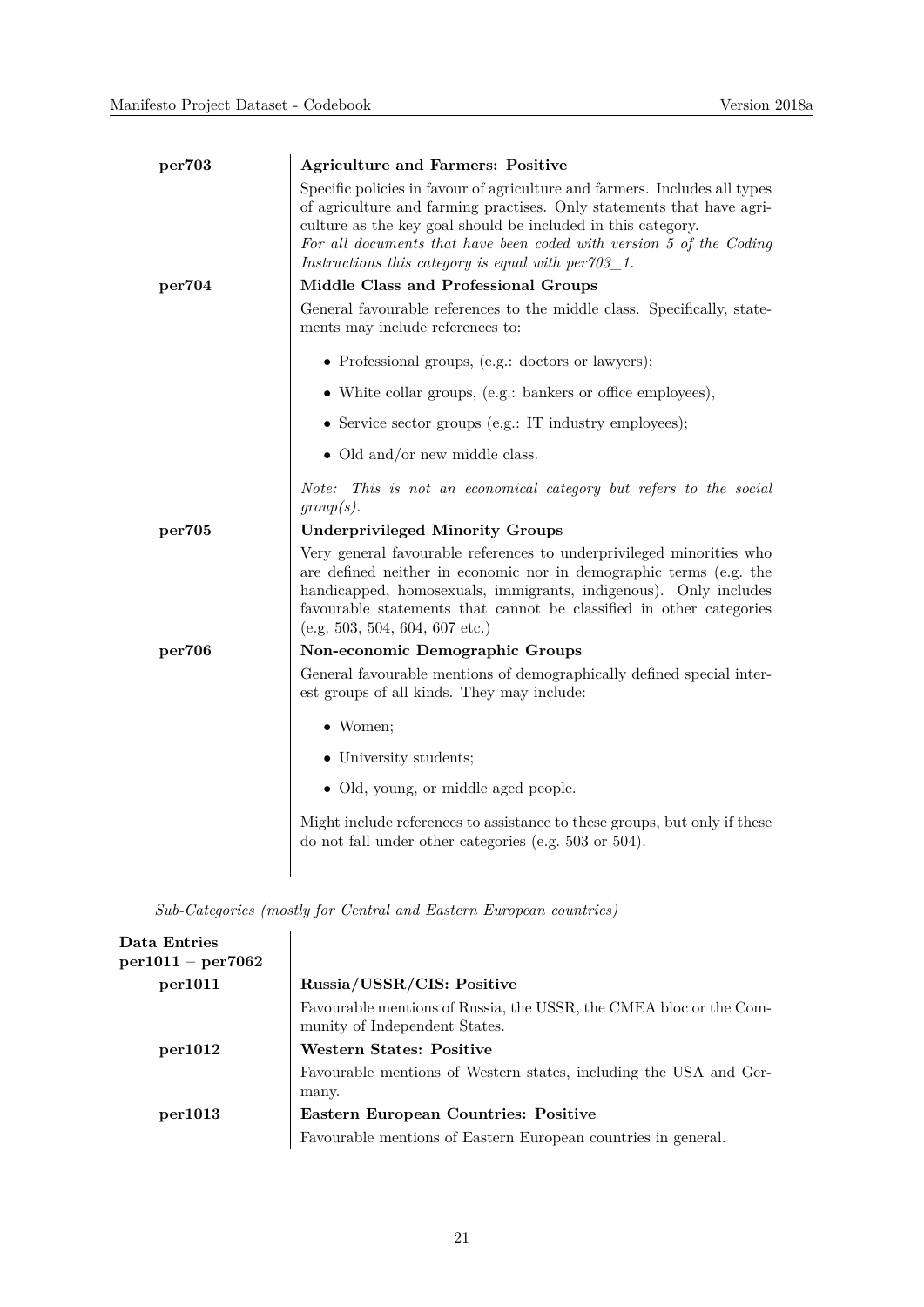| per1014 | <b>Baltic States: Positive</b>                                                                                                                                                           |
|---------|------------------------------------------------------------------------------------------------------------------------------------------------------------------------------------------|
|         | Favourable mentions of the Baltic states, including other states bor-<br>dering the Baltic Sea.                                                                                          |
| per1015 | <b>Nordic Council: Positive</b>                                                                                                                                                          |
|         | Favourable mentions of the Nordic Council.                                                                                                                                               |
| per1016 | <b>SFR Yugoslavia: Positive</b>                                                                                                                                                          |
|         | Favourable mentions of countries formerly belonging to SFR Yu-<br>goslavia including special relationships with Montenegro, Macedonia,<br>Slovenia, Croatia and Bosnia-Hercegovina.      |
| per1021 | Russia/USSR/CIS: Negative                                                                                                                                                                |
|         | Negative mentions of Russia, the USSR or the Community of Indepen-<br>dent States.                                                                                                       |
| per1022 | <b>Western States: Negative</b>                                                                                                                                                          |
|         | Negative mentions of Western states, including the USA and Germany.                                                                                                                      |
| per1023 | <b>East European Countries: Negative</b>                                                                                                                                                 |
|         | Negative mentions of Eastern European countries in general.                                                                                                                              |
| per1024 | <b>Baltic States: Negative</b>                                                                                                                                                           |
|         | Negative references to the Baltic states.                                                                                                                                                |
| per1025 | Nordic Council: Negative                                                                                                                                                                 |
|         | Negative references to the Nordic Council.                                                                                                                                               |
| per1026 | <b>SFR Yugoslavia: Negative</b>                                                                                                                                                          |
|         | Negative mentions of countries formerly belonging to SFR Yugoslavia<br>including negative references to Montenegro, Macedonia, Slovenia,<br>Croatia and Bosnia-Hercegovina.              |
| per1031 | <b>Russian Army: Negative</b>                                                                                                                                                            |
|         | Need to withdraw the Russian army from the territory of the manifesto<br>country; need to receive reparations for the damage caused by the<br>Russian army or other Soviet institutions. |
| per1032 | <b>Independence: Positive</b>                                                                                                                                                            |
|         | Favourable mentions of the independence and sovereignty of the man-<br>ifesto country.                                                                                                   |
| per1033 | <b>Rights of Nations: Positive</b>                                                                                                                                                       |
|         | Favourable mentions of freedom, rights and interests of nations.                                                                                                                         |
| per2021 | <b>Transition to Democracy</b>                                                                                                                                                           |
|         | General references to the transition process of one-party states to plu-<br>ralist democracy.                                                                                            |
| per2022 | Restrictive Citizenship: Positive                                                                                                                                                        |
|         | Favourable mentions of restrictions in citizenship; restrictions in en-<br>franchisement with respect to (ethnic) groups.                                                                |
| per2023 | Lax Citizenship: Positive                                                                                                                                                                |
|         | Favourable mentions of lax citizenship and election laws; no or few<br>restrictions in enfranchisement.                                                                                  |
| per2031 | <b>Presidential Regime: Positive</b>                                                                                                                                                     |
|         | Support for current presidential regime; statements in favour of a pow-<br>erful presidency.                                                                                             |
| per2032 | <b>Republic: Positive</b>                                                                                                                                                                |
|         | Support for the republican form of government as opposed to monar-<br>chy.                                                                                                               |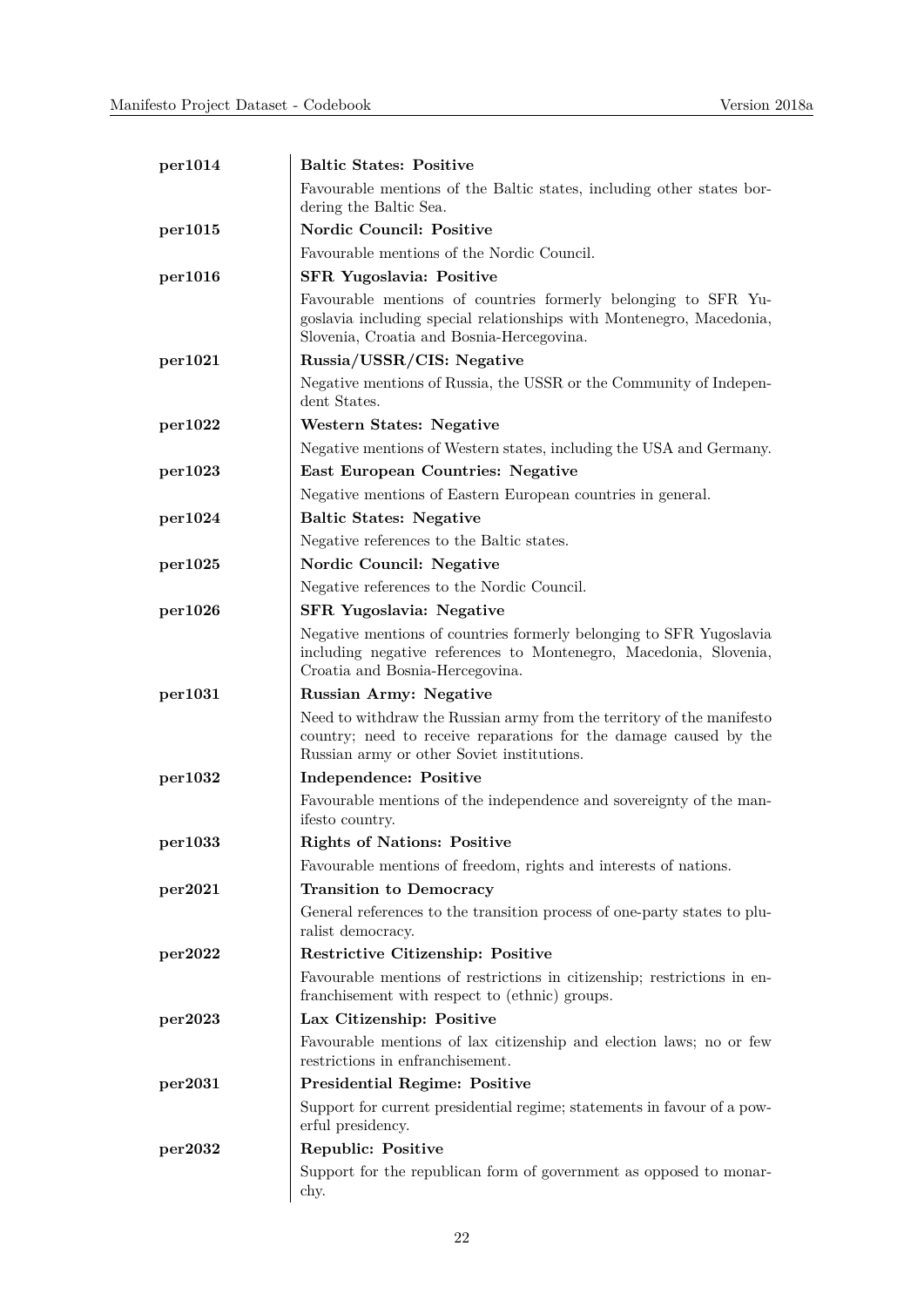| per2033 | <b>Checks and Balances: Positive</b>                                                                                                                                                                                                                  |
|---------|-------------------------------------------------------------------------------------------------------------------------------------------------------------------------------------------------------------------------------------------------------|
|         | Support for checks and balances and separation of powers, and specif-<br>ically for limiting the powers of the presidency by increasing legisla-<br>tive/judicial powers, or transferring some executive powers to the leg-<br>islature or judiciary. |
| per2041 | Monarchy: Positive                                                                                                                                                                                                                                    |
|         | Support for a monarchy, including conceptions of constitutional monar-<br>chy.                                                                                                                                                                        |
| per3011 | <b>Republican Powers: Positive</b>                                                                                                                                                                                                                    |
|         | Favourable mentions of stronger republican powers.                                                                                                                                                                                                    |
| per3051 | <b>Public Situation: Negative</b>                                                                                                                                                                                                                     |
|         | Negative references to the situation in public life after the founding<br>elections.                                                                                                                                                                  |
| per3052 | <b>Communist: Positive</b>                                                                                                                                                                                                                            |
|         | Co-operation with former authorities/communists in the transition pe-<br>riod; pro-communist involvement in the transition process; and 'let<br>sleeping dogs lie' in dealing with the nomenclature.                                                  |
| per3053 | <b>Communist: Negative</b>                                                                                                                                                                                                                            |
|         | Against communist involvement in democratic government; weeding<br>out the collaborators from governmental service; need for political<br>coalition except communist parties.                                                                         |
| per3054 | <b>Rehabilitation and Compensation: Positive</b>                                                                                                                                                                                                      |
|         | References to civic rehabilitation of politically persecuted people in<br>the communist era; references to juridical compensation concerning<br>communist expropriations; moral compensation.                                                         |
| per3055 | <b>Political Coalitions: Positive</b>                                                                                                                                                                                                                 |
|         | Positive references to the need of broader political coalition; need for<br>co-operation at the political level; necessity of collaboration among all<br>political forces.                                                                            |
| per4011 | <b>Privatisation: Positive</b>                                                                                                                                                                                                                        |
|         | Favourable references to privatisation.                                                                                                                                                                                                               |
| per4012 | Control of Economy: Negative                                                                                                                                                                                                                          |
|         | Negative references to the general need for direct governmental control<br>of the economy.                                                                                                                                                            |
| per4013 | Property-Restitution: Positive                                                                                                                                                                                                                        |
|         | Favourable references to the physical restitution of property to previous<br>owners.                                                                                                                                                                  |
| per4014 | <b>Privatisation Vouchers: Positive</b>                                                                                                                                                                                                               |
|         | Favourable references to privatisation vouchers.                                                                                                                                                                                                      |
| per4121 | Social Ownership: Positive                                                                                                                                                                                                                            |
|         | Favourable references to the creation or preservation of co-operative or<br>non-state social ownership within a market economy.                                                                                                                       |
| per4122 | Mixed Economy: Positive                                                                                                                                                                                                                               |
|         | Favourable references to mixed ownership within a market economy.                                                                                                                                                                                     |
| per4123 | Publicly-Owned Industry: Positive                                                                                                                                                                                                                     |
|         | Positive references to the concept of publicly-owned industries.                                                                                                                                                                                      |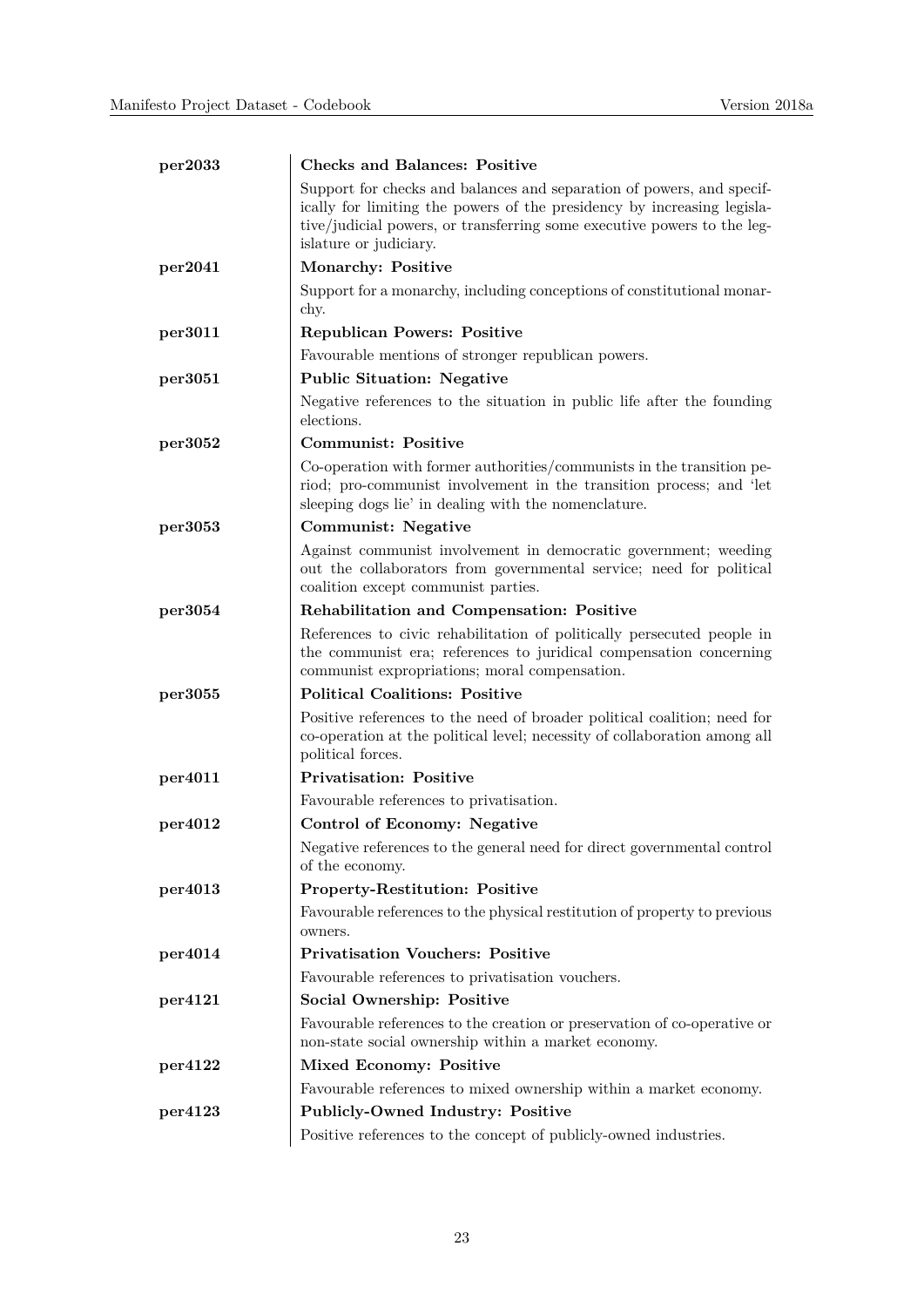| per4124 | <b>Socialist Property: Positive</b>                                                                                                                                                                                                                                                                                                                                      |
|---------|--------------------------------------------------------------------------------------------------------------------------------------------------------------------------------------------------------------------------------------------------------------------------------------------------------------------------------------------------------------------------|
|         | Positive references to socialist property, including public and co-                                                                                                                                                                                                                                                                                                      |
|         | operative property; negative references to privatisation.                                                                                                                                                                                                                                                                                                                |
| per4131 | <b>Property-Restitution: Negative</b>                                                                                                                                                                                                                                                                                                                                    |
|         | Negative references to the physical restitution of property to previous<br>owners.                                                                                                                                                                                                                                                                                       |
| per4132 | <b>Privatisation: Negative</b>                                                                                                                                                                                                                                                                                                                                           |
|         | Negative references to the privatisation system; need to change the<br>privatisation system.                                                                                                                                                                                                                                                                             |
| per5021 | Private-Public Mix in Culture: Positive                                                                                                                                                                                                                                                                                                                                  |
|         | Necessity of private provisions due to economic constraints; private<br>funding in addition to public activity.                                                                                                                                                                                                                                                          |
| per5031 | Private-Public Mix in Social Justice: Positive                                                                                                                                                                                                                                                                                                                           |
|         | Necessity of private initiatives due to economic constraints.                                                                                                                                                                                                                                                                                                            |
| per5041 | Private-Public Mix in Welfare: Positive                                                                                                                                                                                                                                                                                                                                  |
|         | Necessity of private welfare provisions due to economic constraints;<br>desirability of competition in welfare service provisions; private funding<br>in addition to public activity.                                                                                                                                                                                    |
| per5061 | <b>Private-Public Mix in Education: Positive</b>                                                                                                                                                                                                                                                                                                                         |
|         | Necessity of private education due to economic constraints; desirability<br>of competition in education.                                                                                                                                                                                                                                                                 |
| per6011 | The Karabakh Issue: Positive                                                                                                                                                                                                                                                                                                                                             |
|         | Positive references to the unity of Karabakh and Armenia or the recog-<br>nition of the independent Republic of Karabakh; rendering assistance<br>to Karabakh.                                                                                                                                                                                                           |
| per6012 | Rebuilding the USSR: Positive                                                                                                                                                                                                                                                                                                                                            |
|         | Favourable mentions of the reunification of all republics and nations<br>living on the former territory of the USSR into a new common (demo-<br>cratic) state or into a common economic space whereby the new union<br>would be the guarantor of the manifesto country's sovereignty; negative<br>references to the dissolution of the USSR and the respective treaties. |
| per6013 | <b>National Security: Positive</b>                                                                                                                                                                                                                                                                                                                                       |
|         | Support for or need to maintain national security in all spheres of social<br>life; policies devoted to this goal.                                                                                                                                                                                                                                                       |
| per6014 | Cyprus Issue                                                                                                                                                                                                                                                                                                                                                             |
|         | All references concerning the division of Cyprus in a Greek and a Turk-<br>ish part.                                                                                                                                                                                                                                                                                     |
| per6061 | <b>General Crisis</b>                                                                                                                                                                                                                                                                                                                                                    |
|         | Identification of a general crisis in the country.                                                                                                                                                                                                                                                                                                                       |
| per6071 | <b>Cultural Autonomy: Positive</b>                                                                                                                                                                                                                                                                                                                                       |
|         | Favourable mentions of cultural autonomy.                                                                                                                                                                                                                                                                                                                                |
| per6072 | Multiculturalism pro Roma: Positive                                                                                                                                                                                                                                                                                                                                      |
|         | Favourable mentions of cultural autonomy of Roma.                                                                                                                                                                                                                                                                                                                        |
| per6081 | Multiculturalism pro Roma: Negative                                                                                                                                                                                                                                                                                                                                      |
|         | Negative mentions of cultural autonomy of Roma.                                                                                                                                                                                                                                                                                                                          |
| per7051 | <b>Minorities Inland: Positive</b>                                                                                                                                                                                                                                                                                                                                       |
|         | References to manifesto country minorities in foreign countries; posi-<br>tive references to manifesto country minorities.                                                                                                                                                                                                                                               |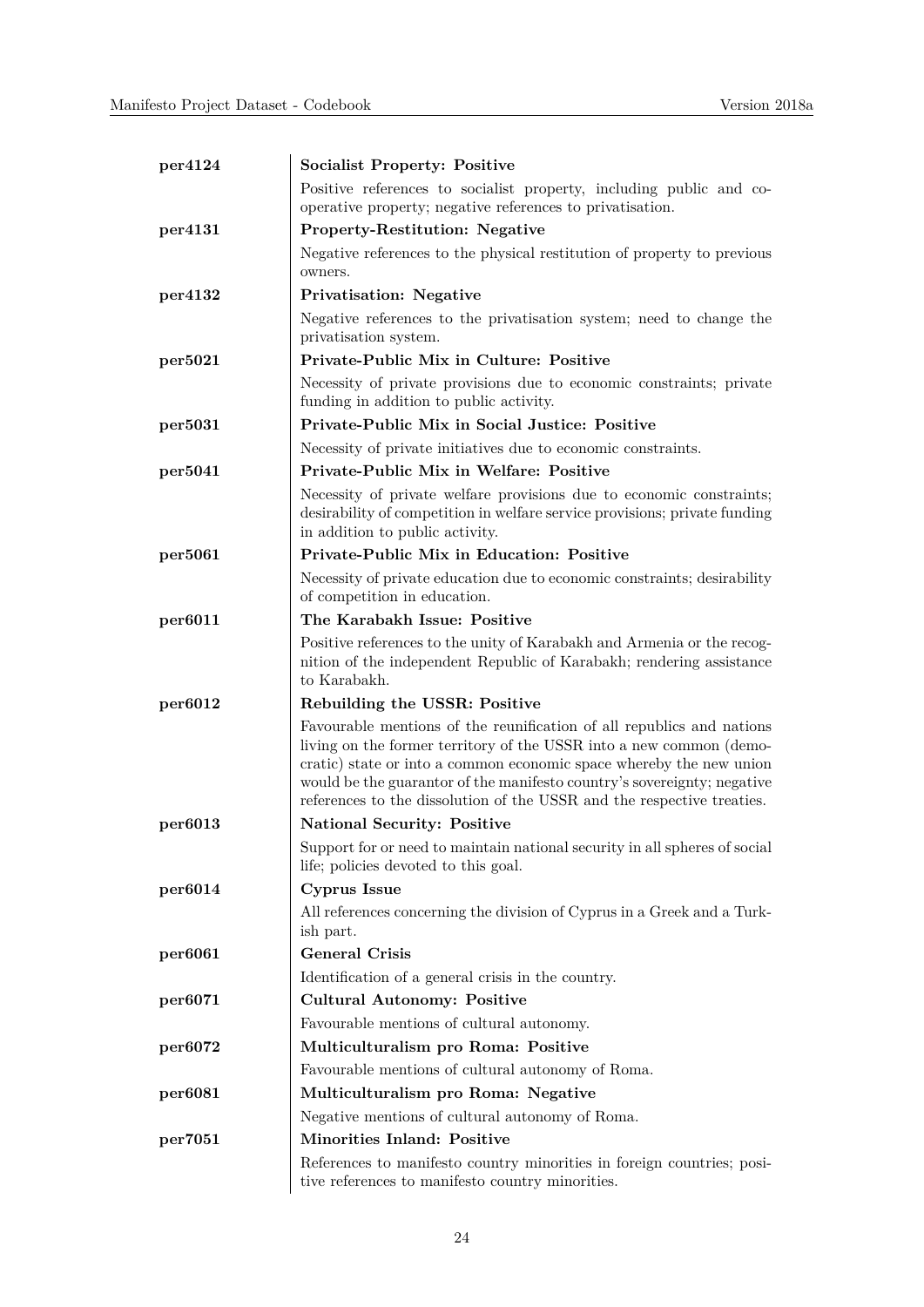| per7052 | Minorities Abroad: Positive                                                                                                                                                            |
|---------|----------------------------------------------------------------------------------------------------------------------------------------------------------------------------------------|
|         | References to ethnic minorities living in the manifesto country such as<br>Latvians living in Estonia.                                                                                 |
| per7061 | War Participants: Positive                                                                                                                                                             |
|         | Favourable mentions of, or need for, assistance to people taking part<br>in the war on the territory of ex-Yugoslavia.                                                                 |
| per7062 | Refugees: Positive                                                                                                                                                                     |
|         | Favourable mentions of, or need for, assistance to people who left<br>their homes because of the war (for instance, on the territory of ex-<br>Yugoslavia) or were forcibly displaced. |

*Sub-Categories (introduced with version 5 of the Coding Instructions)*

| Data Entries<br>$per103\_1$ -<br>per703_2 | Subcategories (Type 2) used since version 5 of the Coding Instructions.<br>All of these subcategories are aggregated to their main category in the<br>dataset. The only exception to this rule are categories: $202-2$ , $605-2$                                                               |
|-------------------------------------------|------------------------------------------------------------------------------------------------------------------------------------------------------------------------------------------------------------------------------------------------------------------------------------------------|
|                                           | and $703\_2$ which are aggregated to the 000 / peruncod category.                                                                                                                                                                                                                              |
| per 103 1                                 | Anti-Imperialism: State Centred Anti-Imperialism<br>Negative references to imperial behaviour and/or negative references to<br>one state exerting strong influence (political, military or commercial)<br>over other states. May also include:                                                 |
|                                           | • Negative references to controlling other countries as if they were<br>part of an empire;                                                                                                                                                                                                     |
|                                           | • Favourable references to greater self-government and indepen-<br>dence for colonies;                                                                                                                                                                                                         |
|                                           | • Favourable mentions of de-colonisation.                                                                                                                                                                                                                                                      |
| per103_2                                  | Anti-Imperialism: Foreign Financial Influence                                                                                                                                                                                                                                                  |
|                                           | Negative references and statements against international financial or-<br>ganisations or states using monetary means to assert strong influence<br>over the manifesto country or other states. May include:                                                                                    |
|                                           | • Statements against the World Bank, IMF etc.;                                                                                                                                                                                                                                                 |
|                                           | • Statements against the Washington Consensus;                                                                                                                                                                                                                                                 |
|                                           | • Statements against foreign debt circumscribing state actions.                                                                                                                                                                                                                                |
| $per201-1$                                | Freedom<br>Favourable mentions of importance of personal freedom in the mani-<br>festo and other countries. May include mentions of:<br>• Freedom from state coercion in the political and economic<br>spheres;<br>• Freedom from bureaucratic control;<br>$\bullet$ The idea of individualism |
|                                           |                                                                                                                                                                                                                                                                                                |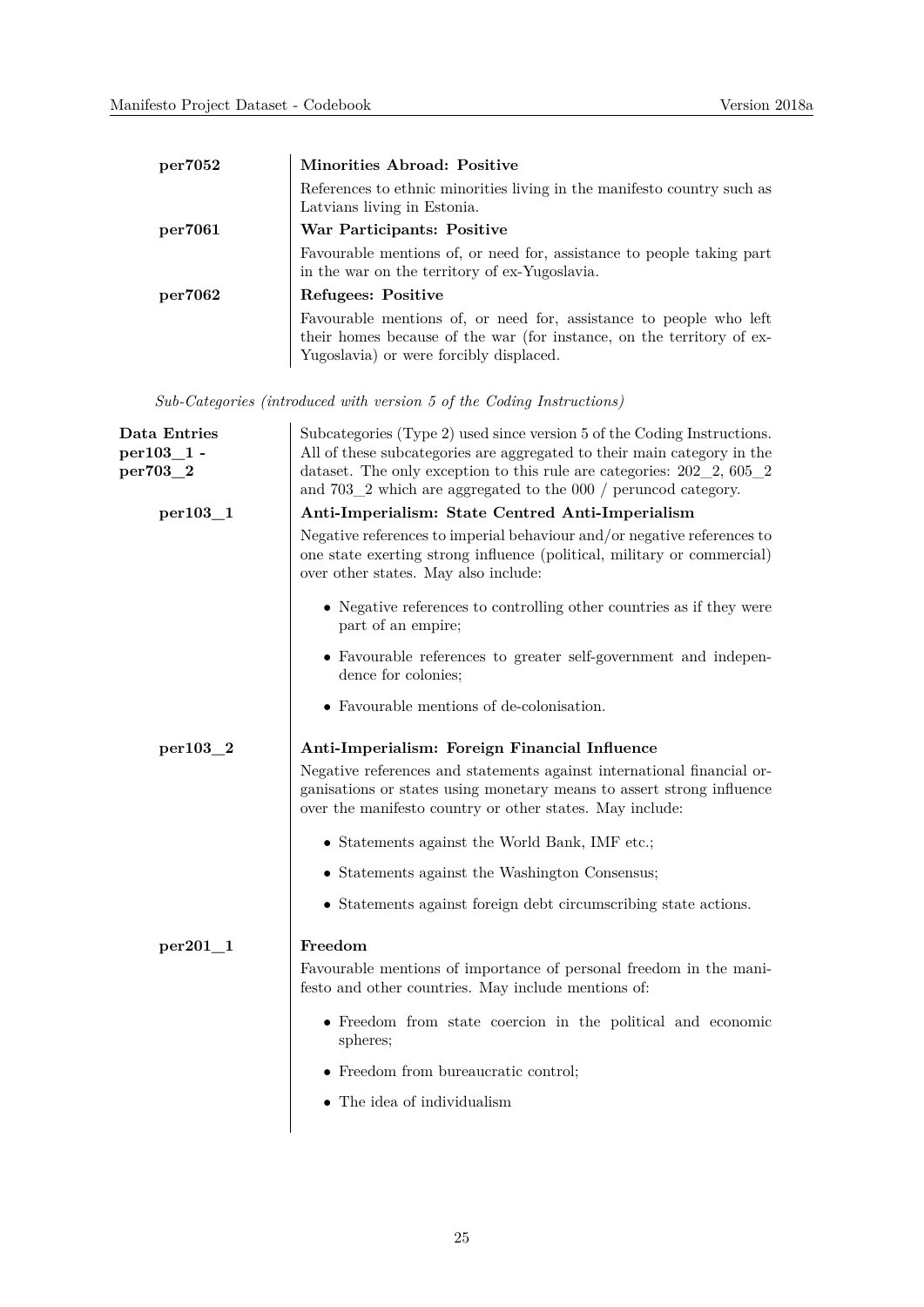| $per201_2$   | Human Rights                                                                                                                                                                                                                                                                                          |
|--------------|-------------------------------------------------------------------------------------------------------------------------------------------------------------------------------------------------------------------------------------------------------------------------------------------------------|
|              | Favourable mentions of importance of human and civil rights in the<br>manifesto and other countries, including the right to freedom of speech,<br>press, assembly etc.; supportive refugee policies.                                                                                                  |
| $per202_{1}$ | <b>Democracy General: Positive</b>                                                                                                                                                                                                                                                                    |
|              | Favourable mentions of democracy as the "only game in town". General<br>support for the manifesto country's democracy. May also include:                                                                                                                                                              |
|              | • Democracy as method or goal in national, international or other<br>organisations (e.g. labour unions, political parties etc.);                                                                                                                                                                      |
|              | • The need for the involvement of all citizens in political decision-<br>making;                                                                                                                                                                                                                      |
|              | • Support for parts of democratic regimes (rule of law, division of<br>powers, independence of courts etc.).                                                                                                                                                                                          |
| $per202 - 2$ | Democracy General: Negative                                                                                                                                                                                                                                                                           |
|              | Statements against the idea of democracy, in general or in the mani-<br>festo country. Calls for reducing or withholding democratic rights from<br>all or certain groups of people. Calls for the introduction or maintain-<br>ing of a non-democratic regime, e.g. monarchy or rule of the military. |
| per202_3     | <b>Representative Democracy: Positive</b>                                                                                                                                                                                                                                                             |
|              | Favourable mentions of the system of representative democracy, in par-<br>ticular in contrast to direct democracy. This includes the protection<br>of representative institutions and actors against direct democratic ele-<br>ments.                                                                 |
| per202_4     | <b>Direct Democracy: Positive</b>                                                                                                                                                                                                                                                                     |
|              | Favourable mentions of the system of direct democracy, in particular<br>in contrast to representative democracy. This includes the call for the<br>introduction and/or extension of referenda, participatory budgets and<br>other forms of direct democracy.                                          |
| per305_1     | <b>Political Authority: Party Competence</b>                                                                                                                                                                                                                                                          |
|              | References to the manifesto party's competence to govern and/or other<br>party's lack of such competence.                                                                                                                                                                                             |
| $per305_2$   | <b>Political Authority: Personal Competence</b>                                                                                                                                                                                                                                                       |
|              | Reference to the presidential candidate's or party leader's personal<br>competence to govern and/or other candidate's or leader's lack of such<br>competence.                                                                                                                                         |
| per305_3     | Political Authority: Strong government                                                                                                                                                                                                                                                                |
|              | Favourable mentions of the desirability of a strong and/or stable gov-<br>ernment in general.                                                                                                                                                                                                         |
| $per305\_4$  | <b>Transition: Pre-Democratic Elites: Positive</b>                                                                                                                                                                                                                                                    |
|              | Co-operation with pre-democratic authorities in the transition period;<br>amnesty for former, non-Democratic elites; and 'let sleeping dogs lie' in<br>dealing with the nomenclature of the former, non-Democratic regime.                                                                            |
| per305_5     | <b>Transition: Pre-Democratic Elites: Negative</b>                                                                                                                                                                                                                                                    |
|              | Against pre-democratic elite's involvement in democratic government;<br>weeding out the collaborators of former, non-Democratic regime from<br>governmental service; for truth commissions and other institutions il-<br>luminating recent history.                                                   |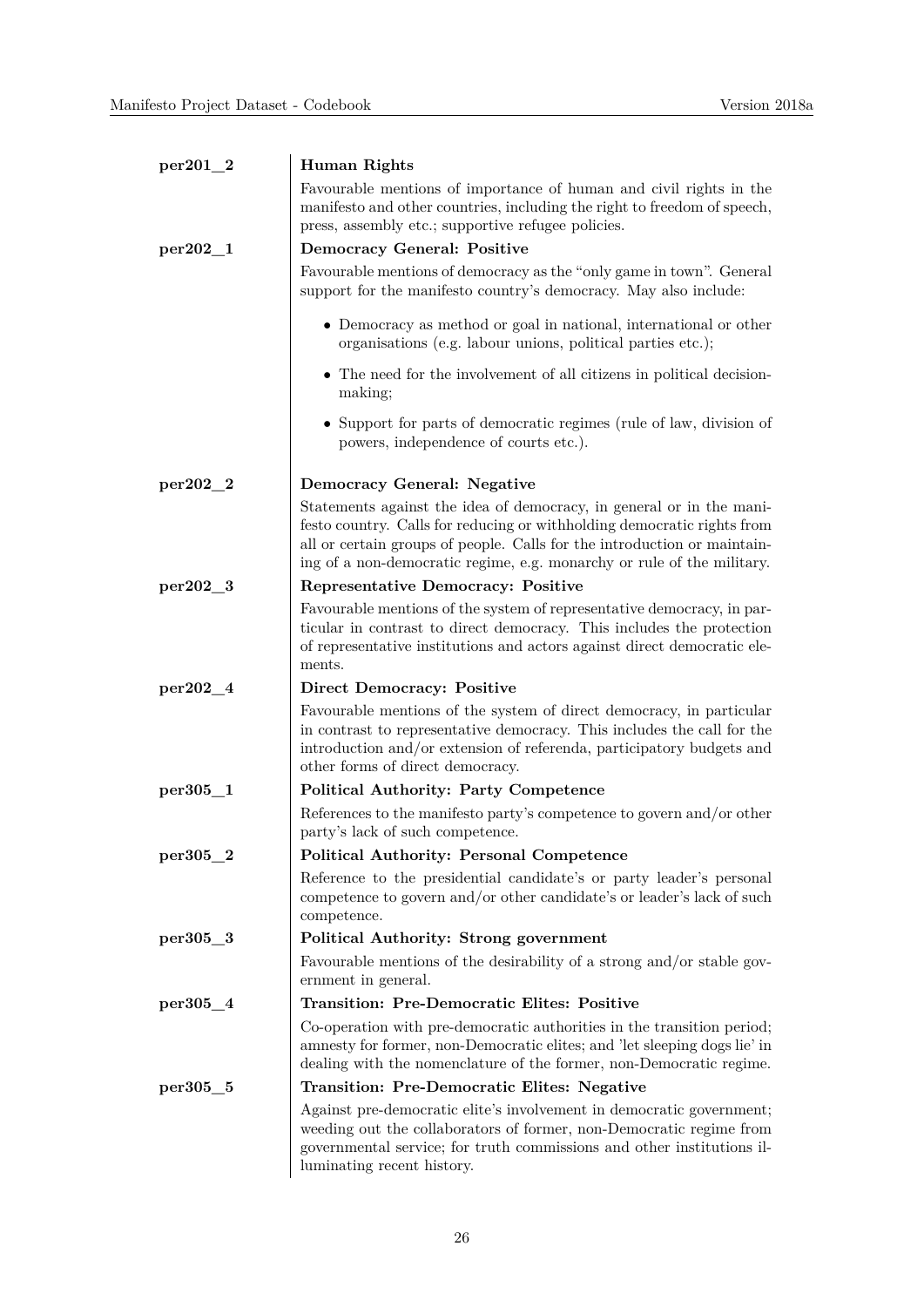| per305_6     | Transition: Rehabilitation and Compensation                                                                                                                                                                                                                                                                                                                        |
|--------------|--------------------------------------------------------------------------------------------------------------------------------------------------------------------------------------------------------------------------------------------------------------------------------------------------------------------------------------------------------------------|
|              | References to civic rehabilitation of politically persecuted people in<br>the authoritarian era; references to juridical compensation concerning<br>authoritarian expropriations; moral compensation.<br>Note: Specific policy positions overrule all subcategories of 305! If<br>there is no specific policy position, however, these subcategories may<br>apply. |
| $per416\_1$  | Anti-Growth Economy: Positive                                                                                                                                                                                                                                                                                                                                      |
|              | Favourable mentions of anti-growth politics. Rejection of the idea that<br>growth is good.                                                                                                                                                                                                                                                                         |
| $per416_2$   | <b>Sustainability: Positive</b>                                                                                                                                                                                                                                                                                                                                    |
|              | Call for sustainable economic development. Opposition to growth that<br>causes environmental or societal harm.                                                                                                                                                                                                                                                     |
| $per601_1$   | National Way of Life General: Positive                                                                                                                                                                                                                                                                                                                             |
|              | Favourable mentions of the manifesto country's nation, history, and<br>general appeals. May include:                                                                                                                                                                                                                                                               |
|              | • Support for established national ideas;                                                                                                                                                                                                                                                                                                                          |
|              | • General appeals to pride of citizenship;                                                                                                                                                                                                                                                                                                                         |
|              | • Appeals to patriotism;                                                                                                                                                                                                                                                                                                                                           |
|              | • Appeals to nationalism;                                                                                                                                                                                                                                                                                                                                          |
|              | • Suspension of some freedoms in order to protect the state against<br>subversion.                                                                                                                                                                                                                                                                                 |
| $per601_2$   | National Way of Life: Immigration: Negative<br>Statement advocating the restriction of the process of immigration,<br>i.e. accepting new immigrants. Might include statements regarding:                                                                                                                                                                           |
|              | $\bullet$ Immigration being a threat to national character of the manifesto<br>country;                                                                                                                                                                                                                                                                            |
|              | • 'the boat is full' argument;                                                                                                                                                                                                                                                                                                                                     |
|              | The introduction of migration quotas, including restricting im-<br>migration from specific countries or regions etc.                                                                                                                                                                                                                                               |
|              | Only concerned with the possibility of new immigrants. For nega-<br>tive statements regarding immigrants already in the manifesto country,<br>please see $608\_1$ .                                                                                                                                                                                                |
| $per602 - 1$ | National Way of Life General: Negative                                                                                                                                                                                                                                                                                                                             |
|              | Unfavourable mentions of the manifesto country's nation and history.<br>May include:                                                                                                                                                                                                                                                                               |
|              | • Opposition to patriotism;                                                                                                                                                                                                                                                                                                                                        |
|              | • Opposition to nationalism;                                                                                                                                                                                                                                                                                                                                       |
|              | • Opposition to the existing national state, national pride, and<br>national ideas.                                                                                                                                                                                                                                                                                |
|              |                                                                                                                                                                                                                                                                                                                                                                    |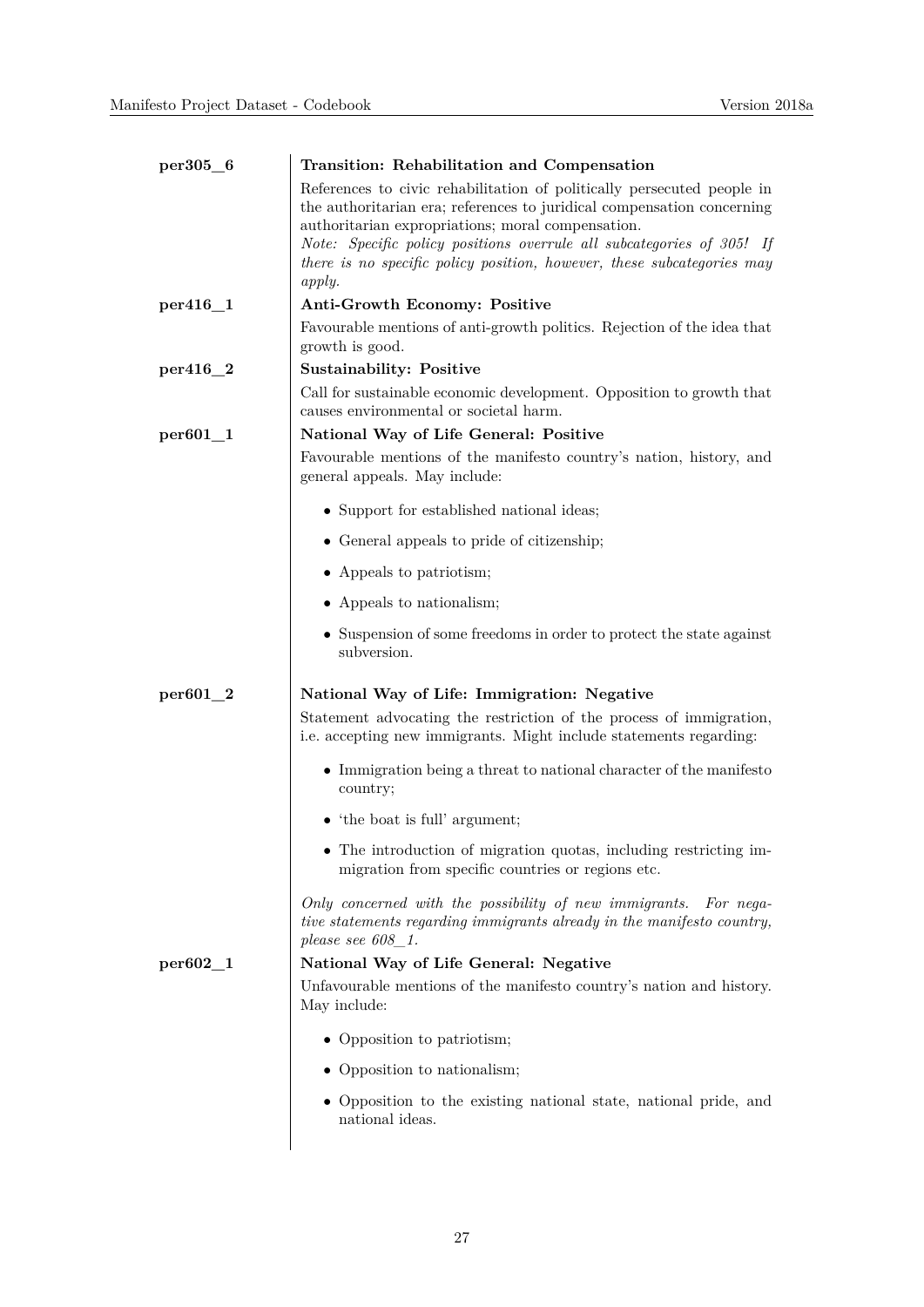| $per602_2$ | National Way of Life: Immigration: Positive                                                                                                                                                                                                                                                                                                                                     |
|------------|---------------------------------------------------------------------------------------------------------------------------------------------------------------------------------------------------------------------------------------------------------------------------------------------------------------------------------------------------------------------------------|
|            | Statements favouring new immigrants; against restrictions and quo-<br>tas; rejection of the 'boat is full' argument. Includes allowing new<br>immigrants for the benefit of the manifesto country's economy. Only<br>concerned with the possibility of new immigrants. For positive state-<br>ments regarding immigrants already in the manifesto country, please<br>see 607 1. |
| per605_1   | Law and Order: Positive                                                                                                                                                                                                                                                                                                                                                         |
|            | Favourable mentions of strict law enforcement, and tougher actions<br>against domestic crime. Only refers to the enforcement of the status<br>quo of the manifesto country's law code. May include:                                                                                                                                                                             |
|            | • Increasing support and resources for the police;                                                                                                                                                                                                                                                                                                                              |
|            | • Tougher attitudes in courts;                                                                                                                                                                                                                                                                                                                                                  |
|            | • Importance of internal security.                                                                                                                                                                                                                                                                                                                                              |
| per605_2   | Law and Order: Negative                                                                                                                                                                                                                                                                                                                                                         |
|            | Favourable mentions of less law enforcement or rejection of plans for<br>stronger law enforcement. Only refers to the enforcement of the status<br>quo of the manifesto country's law code. May include:                                                                                                                                                                        |
|            | • Less resources for police;                                                                                                                                                                                                                                                                                                                                                    |
|            | • Reducing penalties;                                                                                                                                                                                                                                                                                                                                                           |
|            | • Calls for abolishing the death penalty;                                                                                                                                                                                                                                                                                                                                       |
|            | • Decriminalisation of drugs, prostitution etc.                                                                                                                                                                                                                                                                                                                                 |
| per606_1   | Civic Mindedness General: Positive                                                                                                                                                                                                                                                                                                                                              |
|            | General appeals for national solidarity and the need for society to see<br>itself as united. Calls for solidarity with and help for fellow people,<br>familiar and unfamiliar. May include:                                                                                                                                                                                     |
|            | • Favourable mention of the civil society and volunteering;                                                                                                                                                                                                                                                                                                                     |
|            | $\bullet$ Decrying anti-social attitudes in times of crisis;                                                                                                                                                                                                                                                                                                                    |
|            | • Appeal for public spiritedness;                                                                                                                                                                                                                                                                                                                                               |
|            | • Support for the public interest.                                                                                                                                                                                                                                                                                                                                              |
| per606_2   | Civic Mindedness: Bottom-Up Activism                                                                                                                                                                                                                                                                                                                                            |
|            | Appeals to grassroots movements of social change; banding all sec-<br>tions of society together to overcome common adversity and hardship;<br>appeals to the people as a united actor.                                                                                                                                                                                          |
| per607_1   | <b>Multiculturalism General: Positive</b>                                                                                                                                                                                                                                                                                                                                       |
|            | Favourable mentions of cultural diversity and cultural plurality within<br>domestic societies. May include the preservation of autonomy of reli-<br>gious, linguistic heritages within the country including special educa-<br>tional provisions.                                                                                                                               |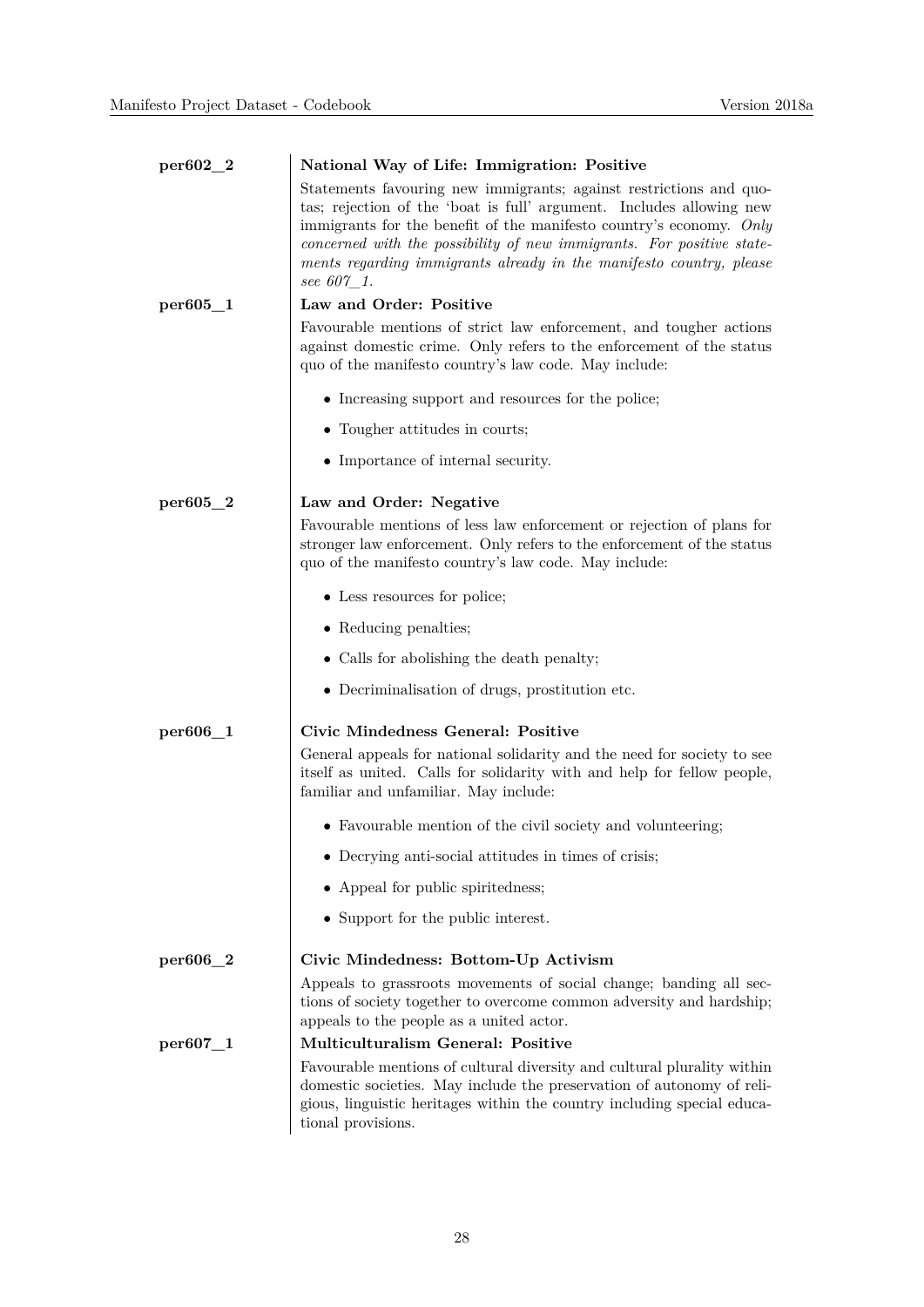| per607_2 | Multiculturalism: Immigrants Diversity                                                                                                                                                                                                                                                                |
|----------|-------------------------------------------------------------------------------------------------------------------------------------------------------------------------------------------------------------------------------------------------------------------------------------------------------|
|          | Statements favouring the idea that immigrants keep their cultural<br>traits; voluntary integration; state providing opportunities to inte-<br>grate.                                                                                                                                                  |
|          | Only concerned with immigrants already in the manifesto country. For<br>positive statements regarding the possibility of new immigrants, please<br>see 602_2.                                                                                                                                         |
| per607_3 | Multiculturalism: Indigenous rights: Positive                                                                                                                                                                                                                                                         |
|          | Calls for the protection of indigenous people, strengthening their<br>rights, may include:                                                                                                                                                                                                            |
|          | • Protection of their lands;                                                                                                                                                                                                                                                                          |
|          | • Introduction of special provisions in the democratic or bureau-<br>cratic process;                                                                                                                                                                                                                  |
|          | • Compensation for past grief.                                                                                                                                                                                                                                                                        |
| per608_1 | Multiculturalism General: Negative                                                                                                                                                                                                                                                                    |
|          | The enforcement or encouragement of cultural integration. Appeals<br>for cultural homogeneity in society.                                                                                                                                                                                             |
| per608_2 | Multiculturalism: Immigrants Assimilation                                                                                                                                                                                                                                                             |
|          | Calls for immigrants that are in the country to adopt the manifesto<br>country's culture and fully assimilate. Reinforce integration.<br>Only concerned with immigrants already in the manifesto country. For<br>negative statements regarding the possibility of new immigrants, please<br>see 601_2 |
| per608_3 | Multiculturalism: Indigenous rights: Negative                                                                                                                                                                                                                                                         |
|          | Rejection of idea of special protection for indigenous people.                                                                                                                                                                                                                                        |
| per703_1 | <b>Agriculture and Farmers: Positive</b>                                                                                                                                                                                                                                                              |
|          | Specific policies in favour of agriculture and farmers. Includes all types<br>of agriculture and farming practises. Only statements that have agri-<br>culture as the key goal should be included in this category.                                                                                   |
| per703_2 | <b>Agriculture and Farmers: Negative</b>                                                                                                                                                                                                                                                              |
|          | Rejection of policies favouring agriculture and farmers. May include:                                                                                                                                                                                                                                 |
|          | • Cap or abolish subsidies;                                                                                                                                                                                                                                                                           |
|          | • Reject special welfare provisions for farmers.                                                                                                                                                                                                                                                      |

# **3.6 Programmatic dimensions**

| rile    | Right-left position of party as given in Michael Laver/Ian Budge (eds.):<br>Party Policy and Government Coalitions, Houndmills, Basingstoke,<br>Hampshire: The MacMillan Press 1992:                                                                                                                                            |
|---------|---------------------------------------------------------------------------------------------------------------------------------------------------------------------------------------------------------------------------------------------------------------------------------------------------------------------------------|
|         | $per104 + per201 + per203 + per305 + per401 + per402 + per407 +$<br>$per414 + per505 + per601 + per603 + per605 + per606$<br>$-(\text{per}103 + \text{per}105 + \text{per}106 + \text{per}107 + \text{per}403 + \text{per}404 + \text{per}406)$<br>$+$ per $412 +$ per $413 +$ per $504 +$ per $506 +$ per $701 +$ per $202$ ). |
|         | Missing information (eg. if $\text{progtype} = 99$ )                                                                                                                                                                                                                                                                            |
| planeco | $per403 + per404 + per412$                                                                                                                                                                                                                                                                                                      |